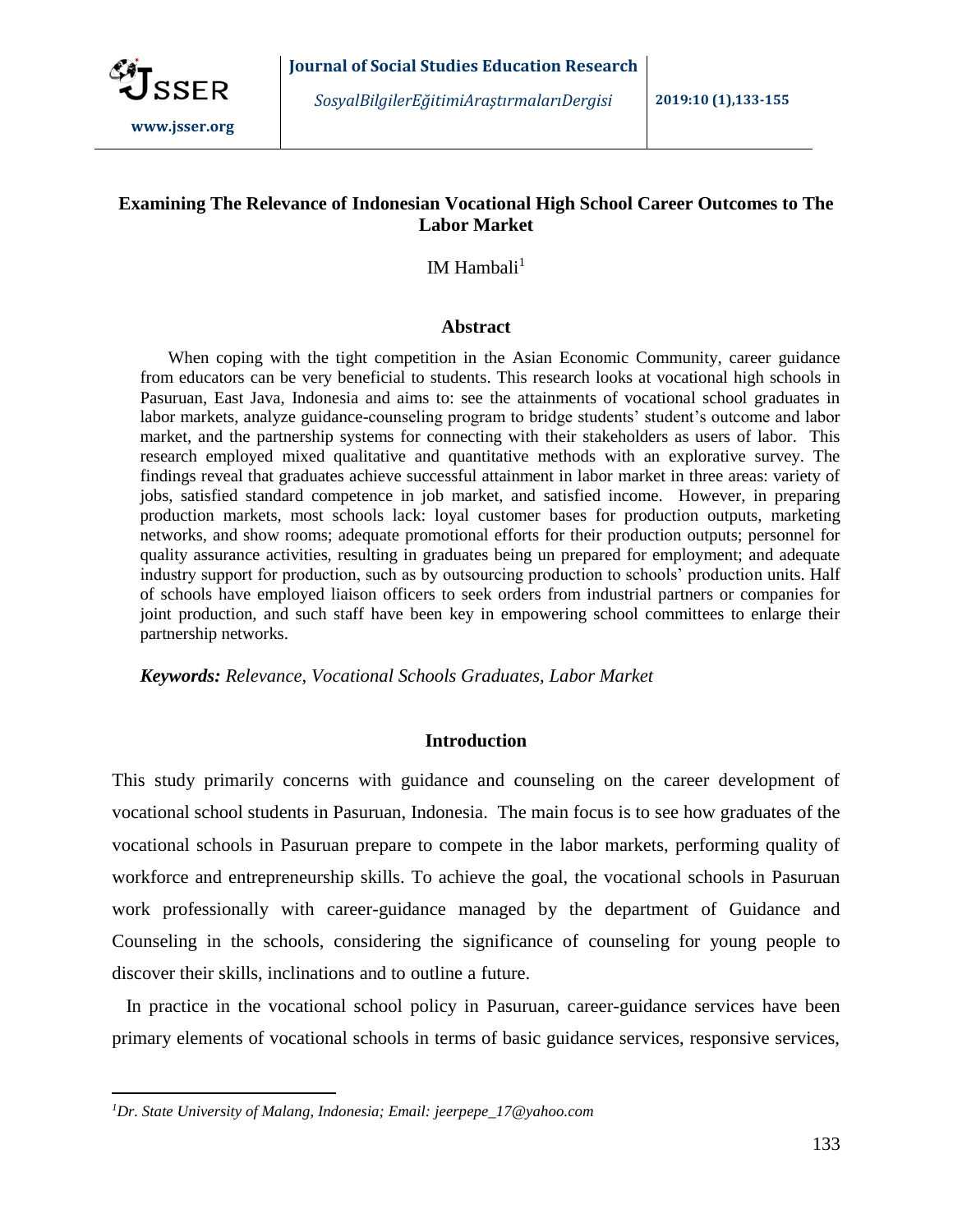individual planning services, and system-support services. The partnerships formed by vocational schools have also systematically influenced the development of their students' understanding and readiness to undertake careers. Educators, as integral parts of the school system, must be able to cater for all conditions, and schools' partnership policies should result in students that are mentally prepared to join the workforce.

The global advancement of technology, management, and workforce quality has forced all elements of education and industry to enhance their levels of quality and competitiveness. Gardner (2006) describes five minds for the future that must be developed, one of which is creative thinking, and a mastery of working skills and entrepreneurship needs a high level of creative ability. Entrepreneurship and education plays a vital role in the enhancement and development of a country (Bakar, Islam & Lee, 2015). The fast-moving pace of industry requires educators to adapt if their graduates are to be accepted into the industry workforce. A suitable curriculum, qualified teachers and other educators, and instructional processes that ensure the desired outcomes must all be developed. Teachers make a great contribution to the formation of an entrepreneurship profile from the middle to the high level. Indeed, a good knowledge of entrepreneurial education can be a great asset in developing an entrepreneurial attitude (Stettiner et al., 2015). These can work effectively if all educational components can expand their networks in order for their graduates to satisfy the expectations of industry.

Entrepreneurship instruction can happen through joint instruction with business planning to establish new economic activities (Stettiner et al., 2015). Vocational high schools, in particular, educate their students in order to prepare them for working in various business sectors. In addition, graduates still have the opportunity to pursue their studies in higher education. The government is continuously developing regulations that enable vocational high schools to improve and to meet the expectations of their graduates. One such support has been an effort to create a conducive environment to enhance the attainment of graduates of vocational high schools by achieving a 70 to 30 proportion in 2014. Entrepreneurship education is not only geared toward developing new businesses—it also covers many different ways of building up new businesses. Entrepreneurship education plays important roles in developing skills, abilities, and attitudes that will help students looking to engage in entrepreneurial processes (Stettiner et al., 2015)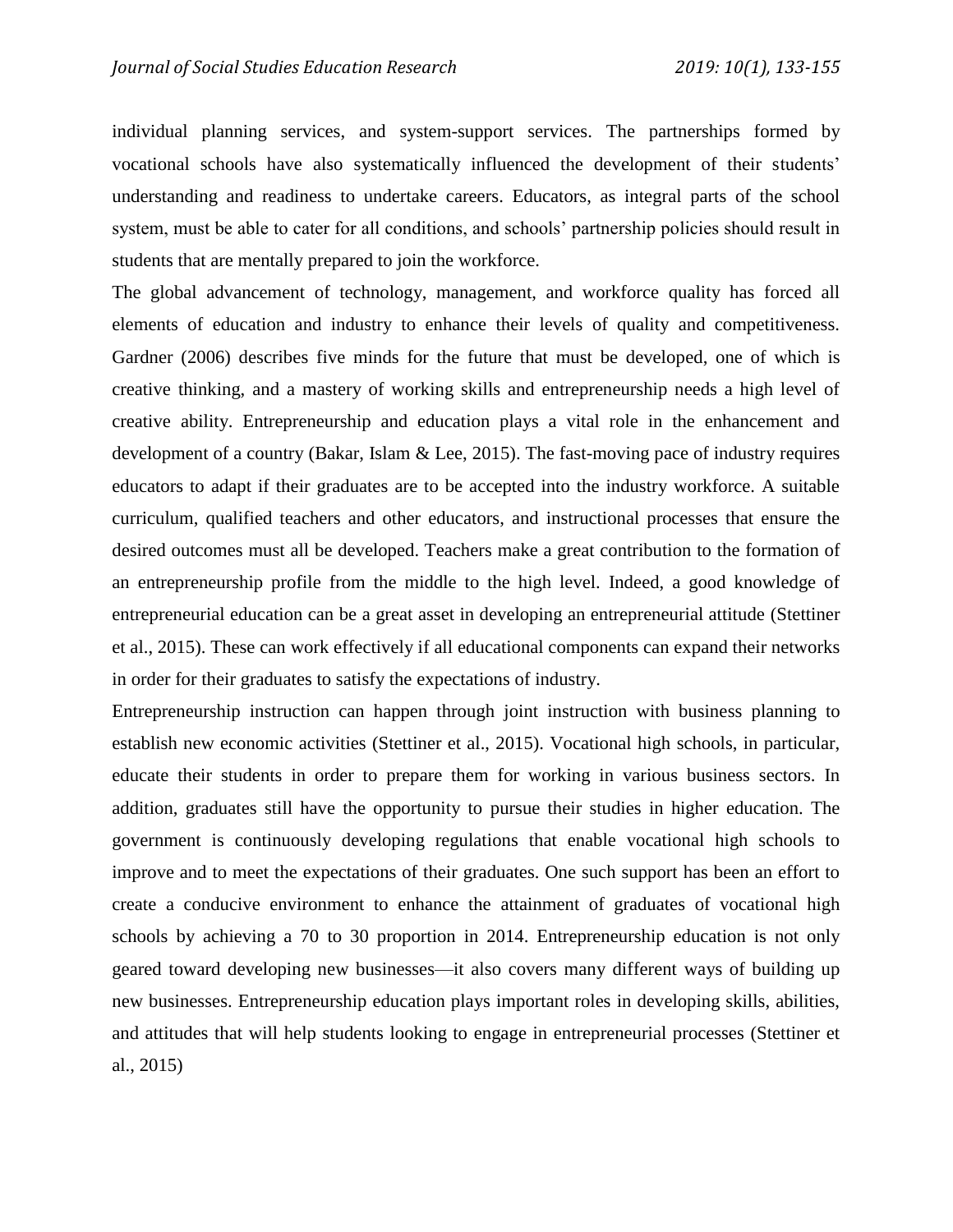The government also enhances the quality of vocational high schools' graduates by supporting adequate facilities, so the educational melieu will suit industry. On the micro-level, vocational high schools also enhance industrial work practices with strategies to develop relevant new labor skills while meeting the existing industrial needs. Psychologically, vocational high schools also create quality brand images for their students, such as by using the slogan of the so-called *SMK BISA* (Vocational High School Can). In terms of refining their access, quality, and relevance, vocational high schools need to conduct thorough studies in order to find solutions that enable them to provide the quality and relevance in their educational programs that industry expects. Moreover, the development of new working opportunities through business practices and entrepreneurship is very important. The concept of entrepreneurship covers entrepreneurship education, education for entrepreneurs and the community, entrepreneurial promotion to the community, and entrepreneurship activities (Stettiner et al., 2015).

Entrepreneurship education is applied in educational curriculum through technical level and vocational training. This aims to develop and enhance students' core competencies for starting their own businesses. Entrepreneurship and businesses can be sources for new working opportunities, and a dynamic economy backed up by the state can enhance the quality of life, as well as the economy as a whole, for the younger generation (Ibrahimet al., 2015). To find solutions to the aforementioned problems, this study aims to enhance the quality and relevance of vocational high schools' education to labor markets and achieve quality graduates by networking with relevant industries. This study also especially analyzes important aspects related to the quality of vocational high schools. The following research questions guide this research:

- 1) What attainments are achieved by Vocational Schools graduates in Pasuruan, Indonesia to chain students' learning outcomes and labor market?
- 2) How is quality as entrepreneurs developed to bridge students' career-development at schools and the labor market needs?
- 3) What partnership systems and strategies are designed by the career-guidance program at schools to bridge students' learning outcomes and labor market?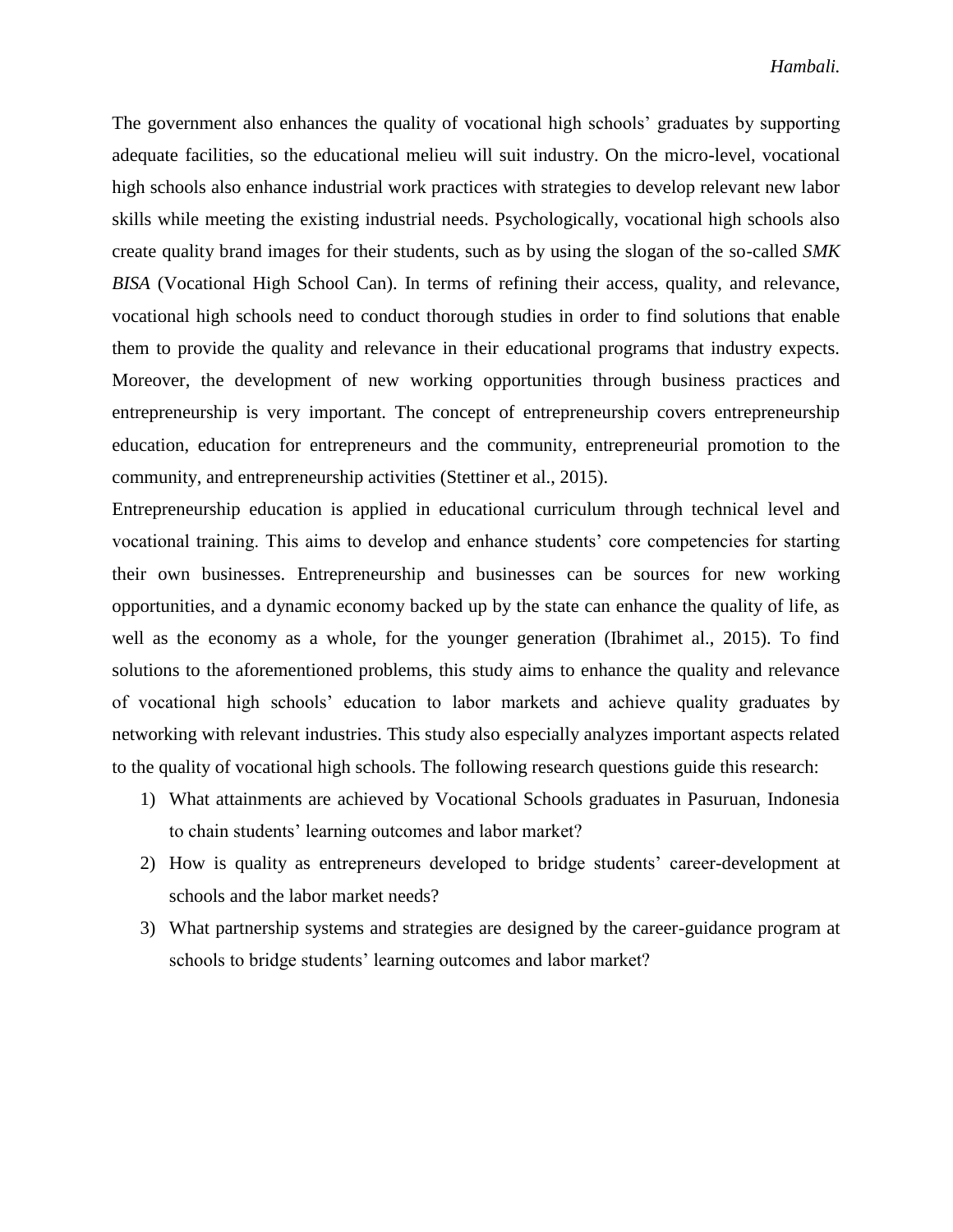#### **Review of Literature**

#### **Career Guidance**

Career-guidance was first coined by Frank Parsons so as he is known as the father of vocational guidance movement. By 1908 Parsons established the Vocation Bureau in Boston, promoting the concept of careers guidance. Career-guidance was primarily required to help a clear understanding of the individual's skills, interests and limitations. To Parson, requirements and conditions for various types of jobs was essential, and successful guidance was required to accommodate the characteristics (Gothard, Mignot, Offer & Ruff, 2001:10).

Career-guidance has its content as the guidance and counseling. In schools, guidance refers to a range of learning experiences provided in the development students' self-managements skills which will lead to effective choices and decisions about their lives. It consists of three areas: personal and social development, educational guidance and career guidance. In addition, counseling aims to achieve the empowerment of students so that they can make decisions, solve problems, address behavioral issues, develop coping strategies and resolve difficulties they may be experiencing. Counseling in schools may include personal counseling, educational counseling, career counseling or combinations of these (St Fergal's College, 2018).

A career guidance is defined as a process to help understand individuals a clearer of themselves and their potential for future career development. Particularly careers guidance helps people to clarify their goals for the future, assess their career development needs at different points in their life, to understand the actual process of choosing a career, and take appropriate measures to implement these objectives (Ali & Graham, 1996:1-2). Through the guidance, individuals are helped to explore their complex needs, "to make greater sense of their current situation and to build confidence in their ability to complete the review process and move forward from the point at which they seek help" (Ali & Graham, 1996:5).

Career counseling explores the students' interests and guide them to choose their professional career. Students need professional career counselors to guide them to develop selfawareness in personal interests, skills, knowledge, potentials, weaknesses and assess occupational opportunities such as employment trends, competencies in the field, requirement of employment and job description (Kok & Low, 2017). They also need to prepare a career plan related to their career search, goal setting, the ways to realize goals, and cultivate job-searching skills. This includes identifying potential employers, preparing resumes, preparing for interviews (Getachew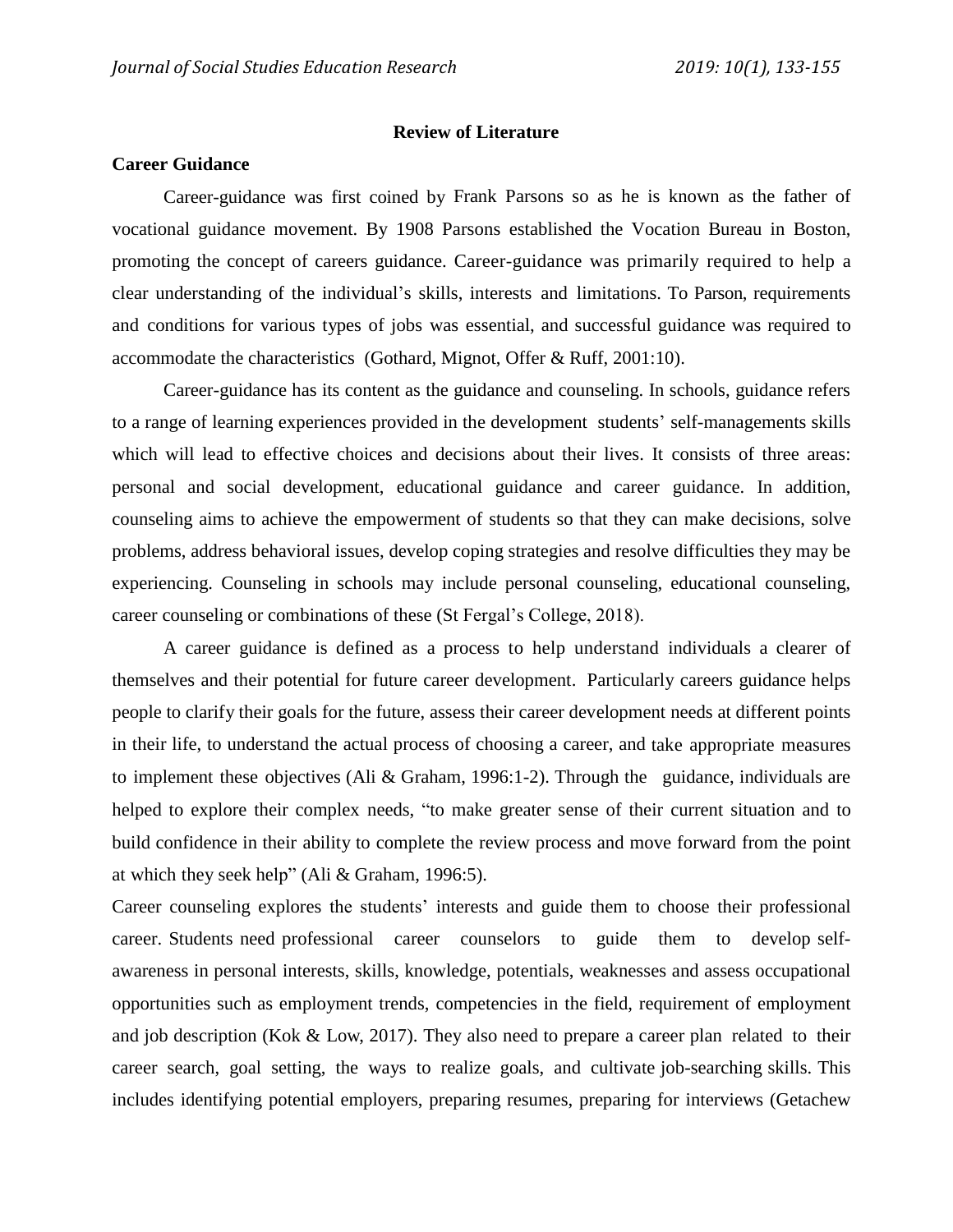et al., 2016). The role of career counseling and vocational guidance services is precious in empowering students to select the best fit with their ability, interest, personality and in the long run a satisfied life (Santilli et al., 2017).

According to Van Esbroeck (20028:36) guidance are divided into three kinds: (1) vocational (career) guidance, (2) personal guidance, and (3) learner support. Vocational guidance is used to support in relation to development, choice and placement in educational options and occupations or work roles. The objective of personal guidance is to support in relation to personal and social development and well being, and (3) learner support. In addition, learner support has its objective to support to maximize the effect of the learning process. It includes support to acquire appropriate learning skills and methods, attitudes and motivation" (Van Esbroeck, 2008:37).

Career counseling includes all counseling activities related to career choice on a lifetime. In the career counseling process, all matters regarding the individual needs (including work, family and personal preoccupations), are recognized as an integral part of career decision making and planning. It includes also activities related to the inadequacy of employment, mental health issues, stress reduction and development programs that improve work skills, interpersonal relations, flexibility, adaptability, and other development programs leading to selfagent (Zunker, 2006:9). Careers guidance operates "at the interface between the individual and society, between self and opportunity, between aspiration and realism. It facilitates the allocation of life chances" (Watts, 1996:351). Career counseling and vocational guidance is interlinked with the employability of pass outs. To gain the competitive advantage, the employers are joining hands with universities and training institutes in the developed countries. These developed countries are arranging seminars, workshops and industrial tours of the students to gain awareness about the working place (Seung, 2014).

According to Lemm, (2006) the age of 18-25 years old is a new stage of life. The transition period between adolescence and early adulthood is the time an individual gets difficulty to make decisions. The difficulties of the career decision-making process include the lack of information, such as individual own self, work, and information, and information inconsistencies, including internal and external conflicts (Gati, Kraus, & Osipow, 1996; Monika, 2018). Making a career decision is a complex matter, involving what an individual deems the most appropriate from career possibilities, comparison and evaluation of career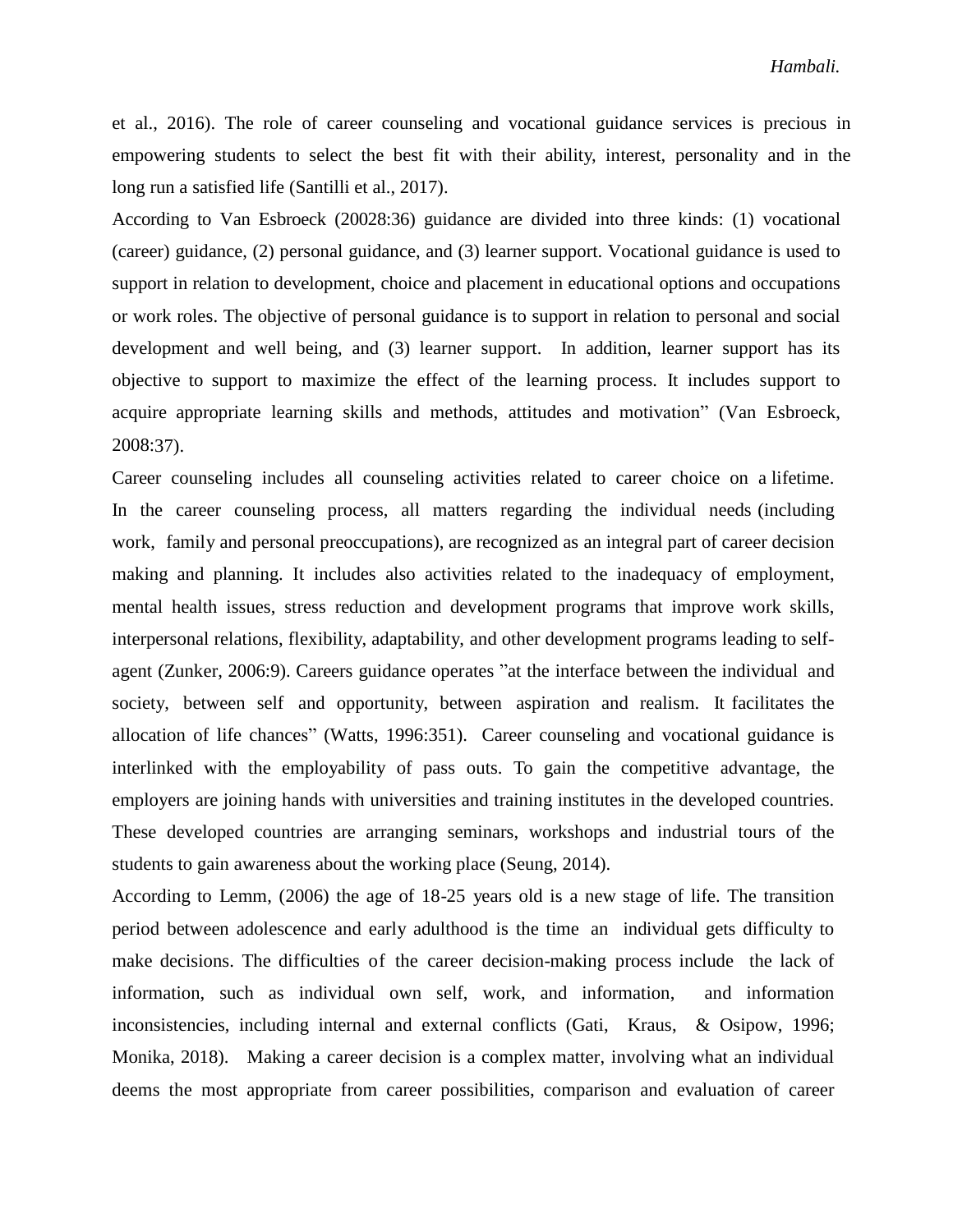alternatives, professional program and the individual character (Gati, Krausz, and Osipow, 1996). In career decision-making, the individual's ability impacts on whether the individual is accepted for the training or work he or she wants, while the ability of the individual also plays an important role in career decision-making (Gati, 2013; Monika, 2018). In addition, problems of individual is taken into account in terms of lack of motivation, general indecisiveness, and dysfunctional beliefs (Monika, 2018).

### **Vocational Education Training**

Vocational Education Training (VET) constitutes an educational option that can be chosen by adults who want to change career. It enables to learn an occupation in a quick and direct way, which confines the costs—in terms of time and money—of a career change projects (Juntunen & Baley, 2014). VET consists in the combination of theoretical and practical courses, often associated with direct learning in real companies through internships or a dual education system (Organization for Economic Co-operation and Development [OECD], 2014).

VET plays a key role in the social development of societies and communities in a context of market globalization and conscious technological innovations. VET helps promote the socioprofessional integration of young people and adults in many countries. VET orientation, roles and learning models are based on public and educational policies and different social actors involved, such as government, training institutions, employers, union, collaborate or not. (Masdonati, Fournier & Pineault, 2015). Australia's VET sector is based on a partnership between governments and industry. VET qualifications are provided by government institutions, called Technical and Further Education (TAFE) institutions, as well as private institutions. Australian governments (federal and state) provide funding, develop policies, and contribute to regulation and quality assurance of the sector. Industry and employer groups contribute to training policies and priorities, and in developing qualifications that deliver skills to the workforce.

Researches show in Norway, Denmark, Switzerland and Germany, VET is offered, through dual and holistic models that encompass alteration of learning experiences within academic institutions and work organizations. In Canada, United States, England, France, VET respond to a linear model of academic experience complemented by internships within work organizations (Bosch & Charest (2008); Brockmann et al., ( 2008); and Eichhorst et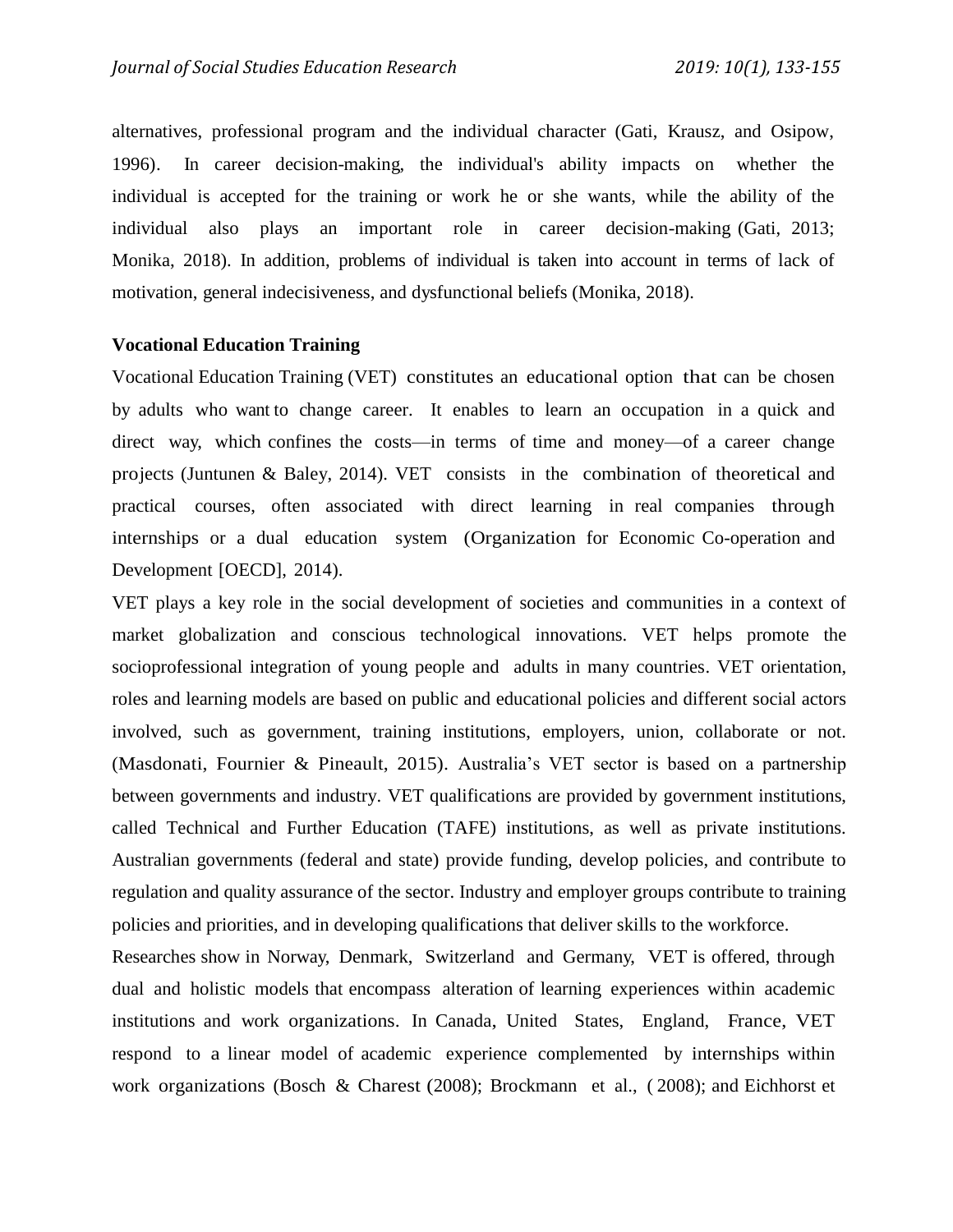al. (2012). Two models of VET include e joint acquisition of general knowledge transferable to several professional activities and a trade (Brockmann et al., 2008). VET success is thus based on a sustainable alternation of learning between the school and work organization environments and the different social actors concerned, i.e. governments, employers, schools).

VET is an interesting training option for individuals looking to find, in a relatively short period, better working conditions and employment outlooks, as well as for employers looking for skilled and productive workers able to adapt to labor market and technological transformations (Soenarto, et al, 2017). In many countries, VET suffers from a lower status and negative social value attributions compared to higher education (Billett, 2014; Virolainen & Stenstrom, 2014). However, VET receives more positive perception among young people and adults who voluntarily choose to engage in it (Cournoyer et al., 2016; Ashar, 2018). VET offers very interesting conditions and perspectives for people wishing to quickly acquire qualifying training to enter a new career (Masdonati, Fournier & Pineault, 2015).

In the career-guidance, attention in competencies in soft skills is important. Soft skills should the focus of teaching and learning process in training institutions and in the career counseling and vocational guidance. Soft skills help the graduates to be competitive and valuable in the labor market (Anindo et al., 2016). The job market now expects that the trainees should have know-how about the skills before taking proper admission in the institute (Tsitskari et al., 2017). Workforce should be provided with the necessary requisite soft skills. The trainees / students who are formally guided to recognize their personal interest can exploit their potential in better way (Mobley et al., 2017). Survey by Association of Graduate Recruiters (AGR, 2007) discovers that shortcomings related to employability skills include: softer's skills such as teamworking, leadership and project management, awareness of their chosen industry sector; commercial awareness and business/organization understanding. These deficiencies can be improved by formal set up of career counseling and vocational guidance system at the training institutes.

Marilyn (2008) asserts that employability is all about being capable of getting and keeping work done as per requirement. Employability is the capacity to deploy self-sufficiently within the labor market sustainable employment. Employability consists of three: (1) person's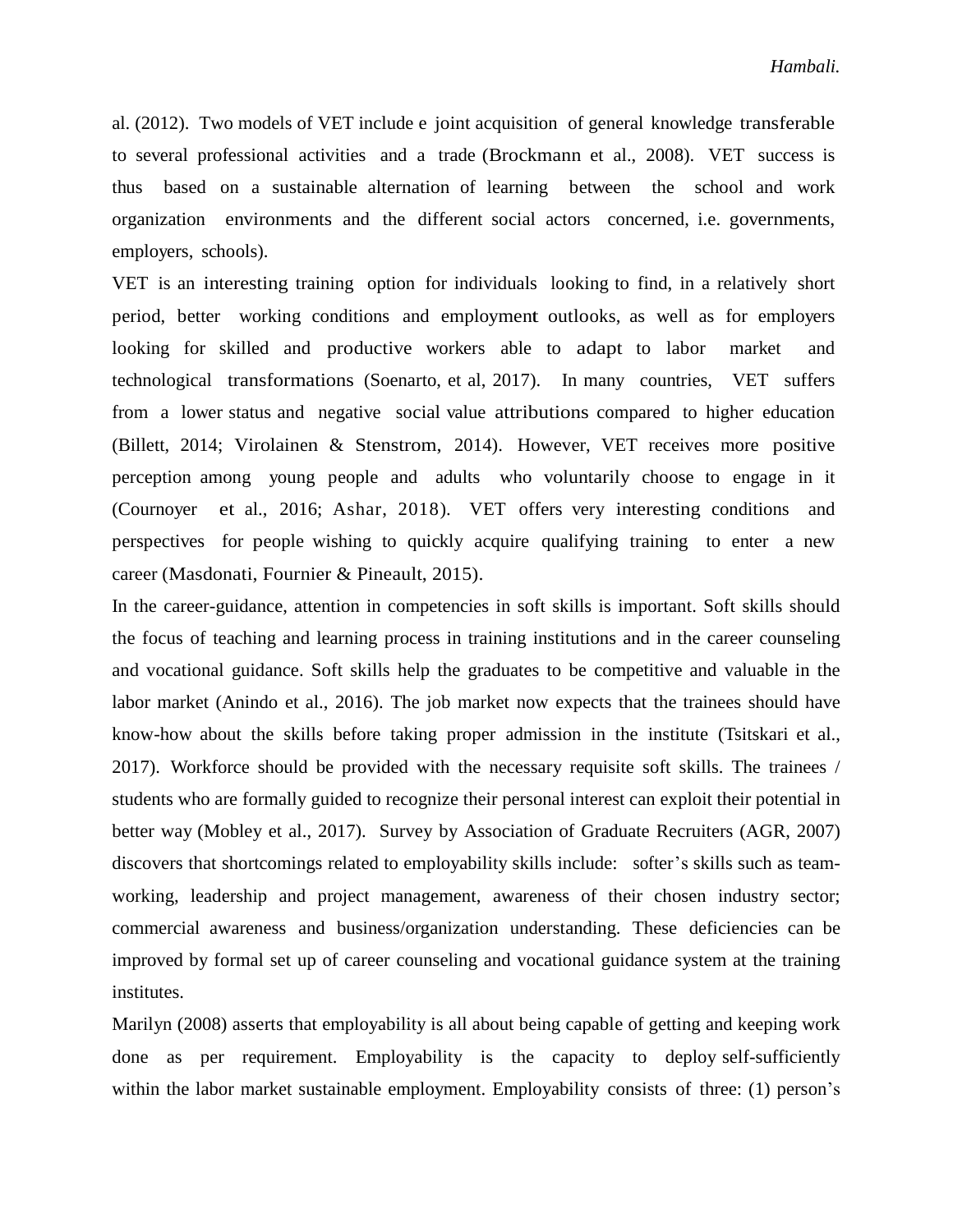employability assets (i.e. knowledge, skills and attitudes, deployment; which includes career management skills, and job search skills), (2) presentation (e.g. job getting skills, for example CV writing, work experience and interview techniques, (3) ability to make the most of his employability assets, e.g. family responsibilities, current level of opportunity within the labor market. Employability of competencies such as ability, aptitude and qualities developed useful to an occupation or career (Mihaela & Cristina, 2015).

#### **Methods**

### **Design and setting**

This study took the form of a survey research using mixed qualitative and quantitative methods with an explorative survey. These approaches and methods were used with the aim of describing the relevance and suitability of the competencies taught in vocational high schools and comparing them with the needs of industry. Programs, curriculum, apprenticeship activities, and attainments were evaluated. Competency gaps (chain conversion) need to be met by vocational high school graduates working in manufacturing industries and potentially technological groups to create teaching factories*.* This study was conducted in Pasuruan regency and involved 12 Vocational Schools, 10 career-guidance centers and three industrial centers where students dedicated for their apprenticeship as the research sites.

#### **Participants**

A total of 120 participants were involved in this study. The participants consisted of alumni already got jobs in various sectors who regularly reported to the career-guidance centers in their schools. The participants came from 10 centers of career-guidance in vocational schools in Pasuruan. Of 120 participants, 46 (38,33%) were male and 74 (63,67%) female, aged between 19-23 years. They were selected purposively based on their availability of being observed and interviewed. Intentionally, the participants were administered in the career-guidance centers the teachers allowed to investigate.

#### **Instrumentations and Data Collection**

Instruments of this study included checklist and interview guide. Open checklist instruments consisting of 12 items were used to see the demographic information of the programs and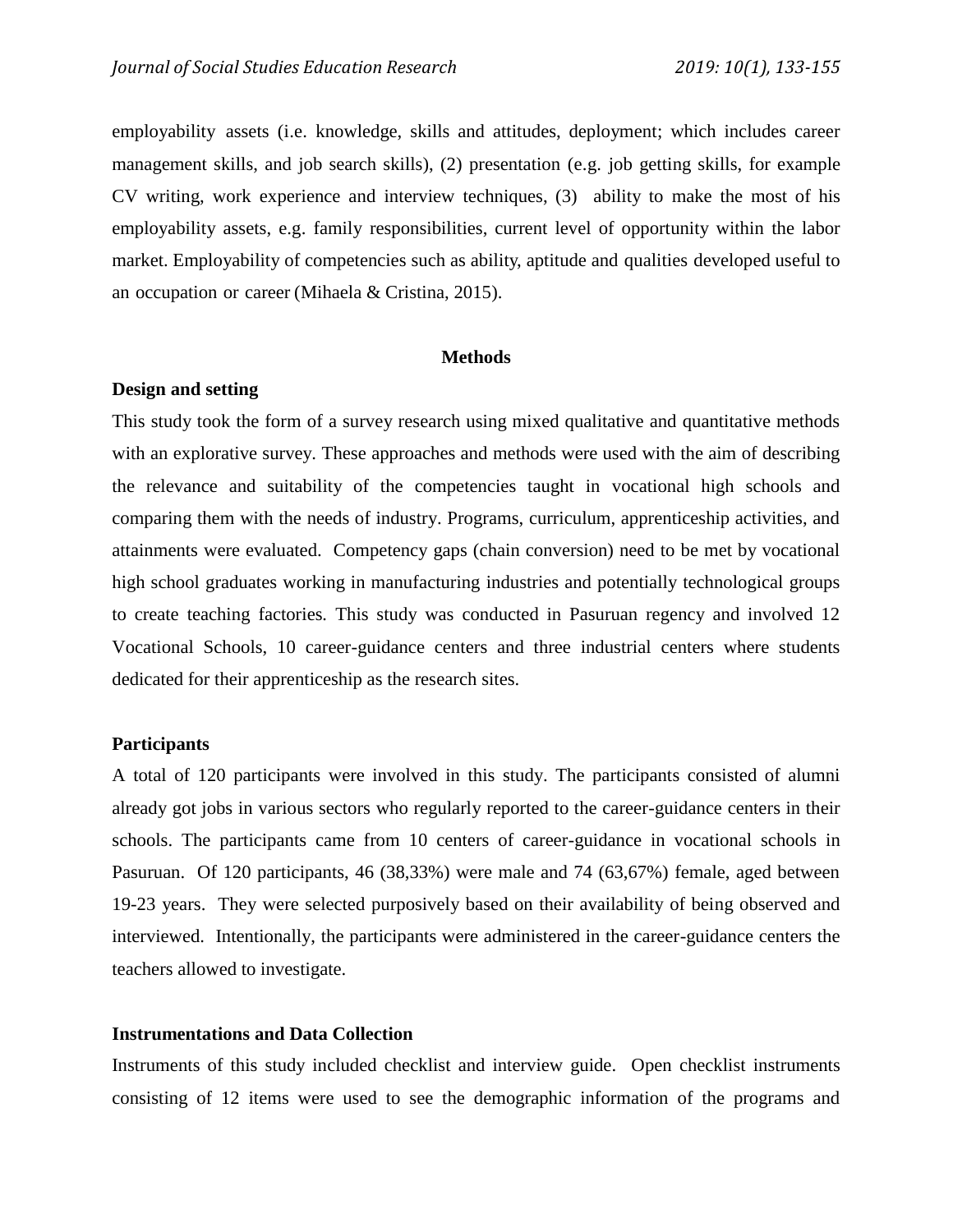development of labor markets. In addition, interview guides were used as guidelines for interviewing students and teachers to define in-depth information on the programs of careerguidance, entrepreneurship as well as the relevance between vocational programs and labor market the students obtained in industrial sectors. The interview guide was tested with three adults having experienced a career change, and adjusted according to their feedback.

Pursuing to the research instruments, data of this study were collected through an observation, interview and document analysis. Primary data were obtained by asking respondents to fill out questionnaires and through observation, as well as by collecting documentation in vocational high schools, manufacturing industries, and entrepreneurial workshops. Respondents from the vocational high schools were principals, while the participants from industry were chief officers, and those from entrepreneurial businesses were business owners. Observation was conducted to see students and teachers in the career-guidance process, in the workshop and in the apprenticeship sites. All students and teachers involved in those programs were observed.

Semi-structured 15 to 20 minutes were carried out individually with participants. Interviews were structured into six themes: (1) sociodemographic information; (2) life path; (3) reasons for career change; (4) systemic influences on career change; (5) relationship to work and occupational identity; (6) articulation of students and adult roles. The interview was conducted in a face-to-face basis. Results of the interview were recorded verbatim. In addition, documents were examined their content thoroughly in accordance with the results of interview and written responses of the questionnaire.

#### **Data Analysis Techniques**

Data obtained from questionnaire were analyzed using descriptive statistics allowing table and diagram to display the results. Data from questionnaire were analyzed to see sociodemography of graduates, kinds of attainments, career-achievement, level of graduate competence, level of satisfaction and perception of graduates in career-guidance. Data obtained from document were used as the complement of the questionnaire. In addition, data from the interview were transcribed verbatim and each theme and information regarding the attainment of the program were sorted. Basically, both data were analyzed using contents analysis from which quantitative and qualitative approaches were allowed to do.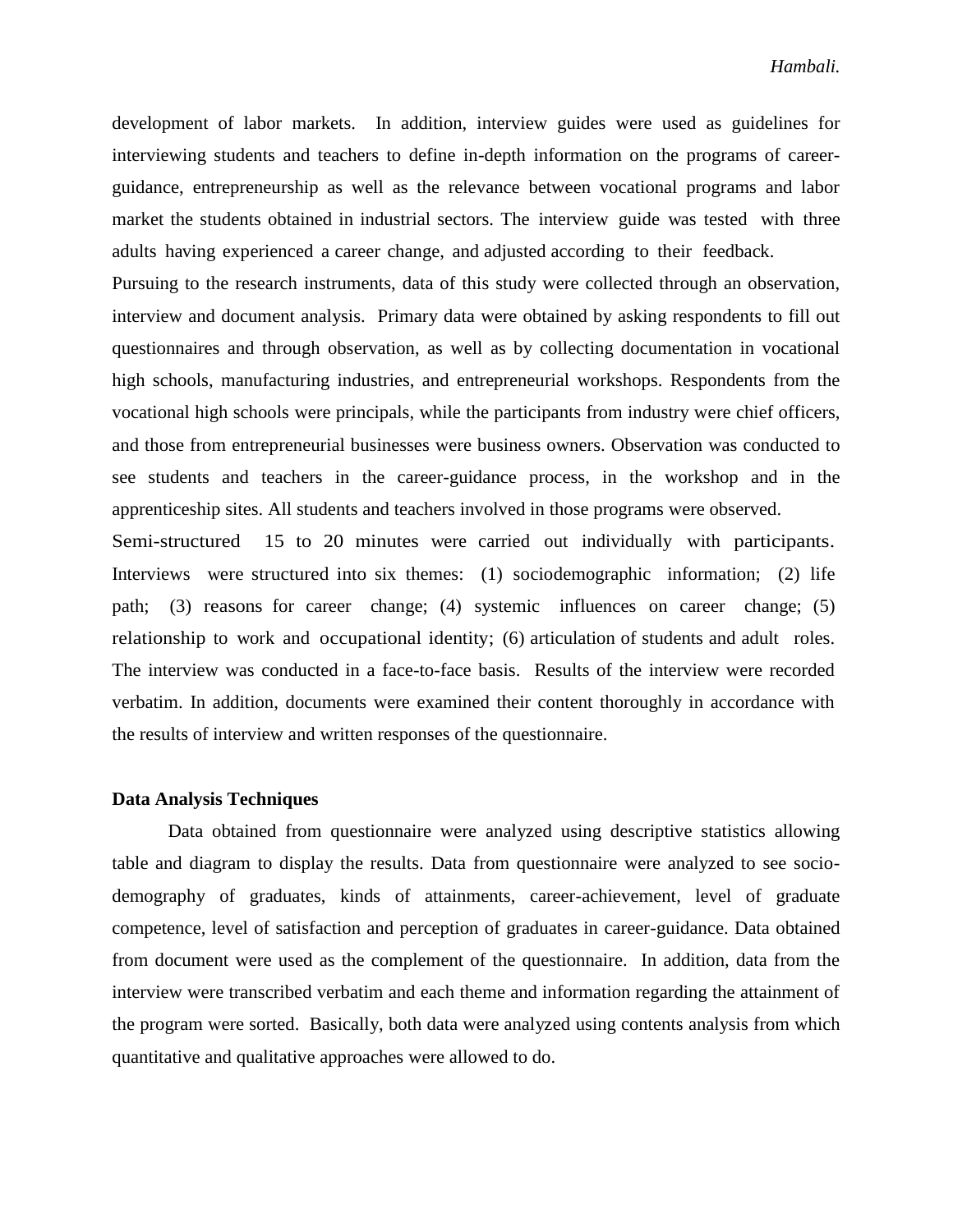Quantitative data were analyzed using descriptive statistics, figuring out the rate percentage and diagram. In analyzing the qualitative data, this study adapted data analysis from Masdonati, Fournier & Lahrizi (2017, p. 150) that applied domains identification, categories definition, and coding. The domain analysis corresponds to developing a domain list and identifying core ideas. The category identification and coding system indicated cross-analysis stage. To identify the domain, we shared with the team and went through the interview transcriptions to identify and define the domains: life and vocational path; reasons for the career change; process of career; meaning of career, future plans, and representations of VET; we coded the domains of four common transcriptions, compared their coding and reached consensus in a team meeting; and we summarized each participant, summing up what characterized them in each domain.

In characterizing the definition of categories, we undertook all the summary sheets and the interviews sections to read thoroughly, and identified a common preliminary categorization of reasons. Following the step, we provided the adjustment of each definition and wrote down a definition and a detailed description, allowing a final version of the categories definition, description, and illustration. Finally, to give the coding, we selected meaning units and coded each according to the categories; explained possible different reasons, and identified frequencies of the reasons and most recurrent co-occurrences (Masdonati, Fournier & Lahrizi, 2017, p. 151-52).

# **Findings and Discussion**

## **Attainment of SMK Graduates**

In preparing graduates for work, schools equip students to find a job or start a business. Based on figure 1, we found 120 alumni achieving jobs in various contexts.

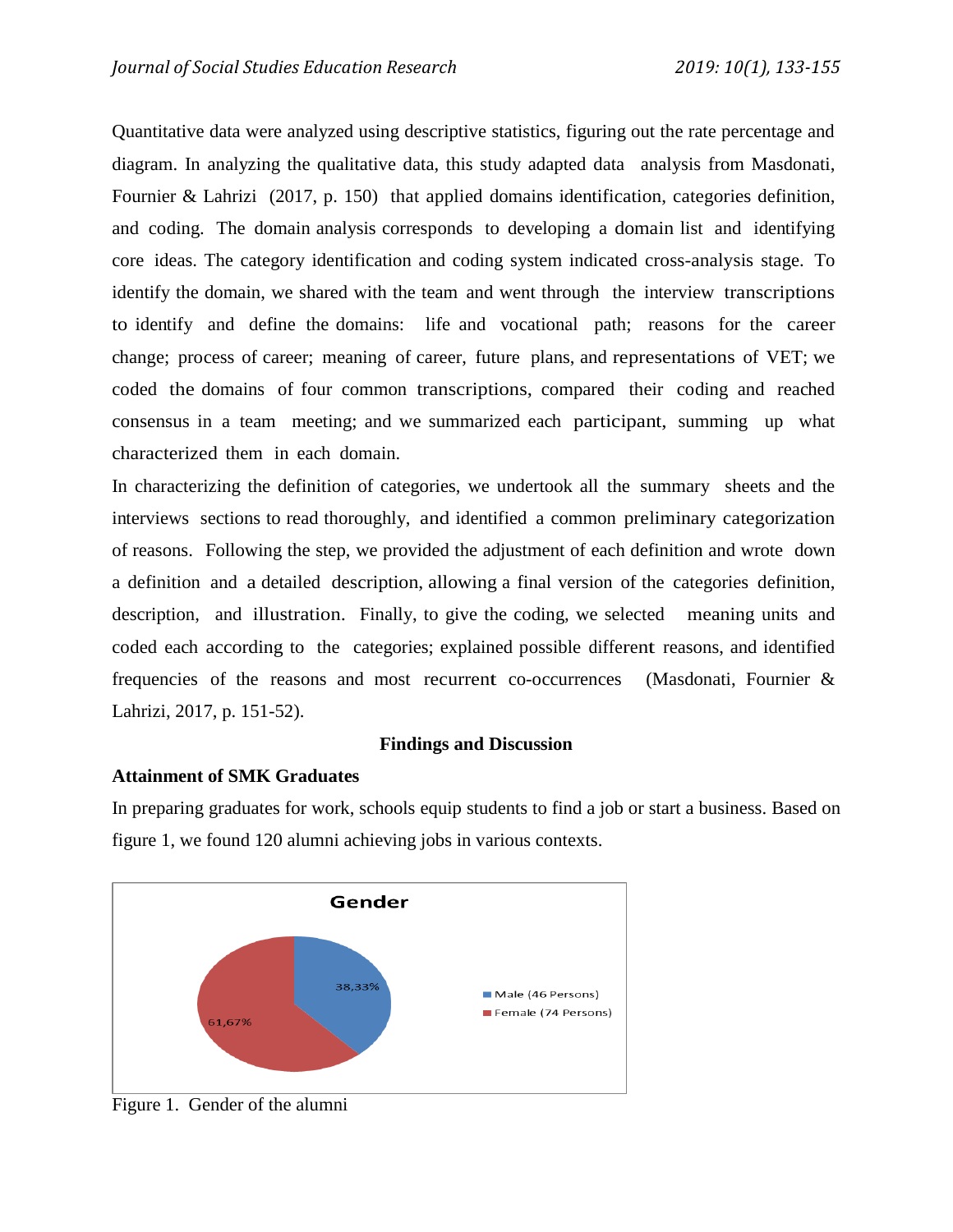Record of the alumni shows how they achieve level of competence of Vocational Education Training (VET) as the minimum standard of competence that measures 11 aspects of competence with the minimum achievement 80%. The standard includes: (1) collaboration, (2) discipline, (3) ethic, (4) tenacity, (5) theoretical knowledge, (6) practical skills, (7) feeling confidence, (8) carefulness, (9) creativity, (10) sense of responsibility, and (11) leadership. Attainment in the standard competence appears in figure 2.



Figure 2. Achievement of alumni in the standard of competence

As figure 2 suggests three levels of achievement on the minimum competence are achieved by 120 persons: average (43 or 35,83%), high (54 or 45%), and very high (23 or 19,17%). Two levels of competence: low and very low are not identified. This figure implies that the minimum standard has been achieved by 77 (64, 17%) alumni.

Alumni administered their job attainments and we record 21 jobs have been identified as seen in figure 3.



Figure 3. Variation of job reported by alumni.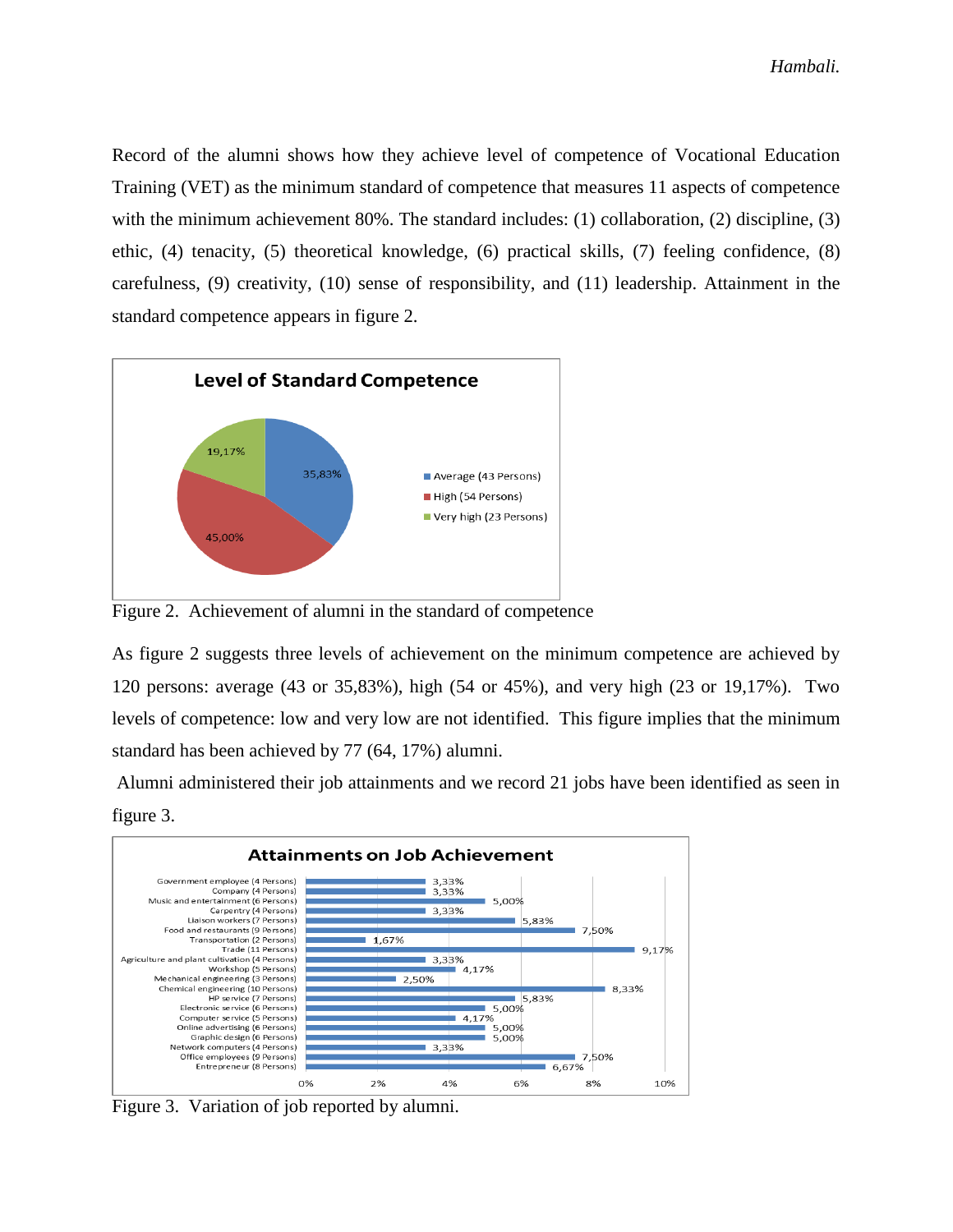

Figure 4. Job satisfaction



Figure 5. Perception on career-counseling

# **The Quality as Entrepreneurs**

Martin (2015) explains that schools should provide facilities and create a conducive environment for learning, so graduates will be able to identify and exploit new business opportunities. To enable graduates to become entrepreneurs, schools can make serious efforts in terms of providing facilities and support to cultivate new entrepreneurs. Indicators to measure the extent of these facilities and supports are proposed below.

# **The production-orientation of vocational high schools**

A production-orientation represents an effort to give the students the opportunity to directly experience, observe, and understand the creation of products that can become commodities for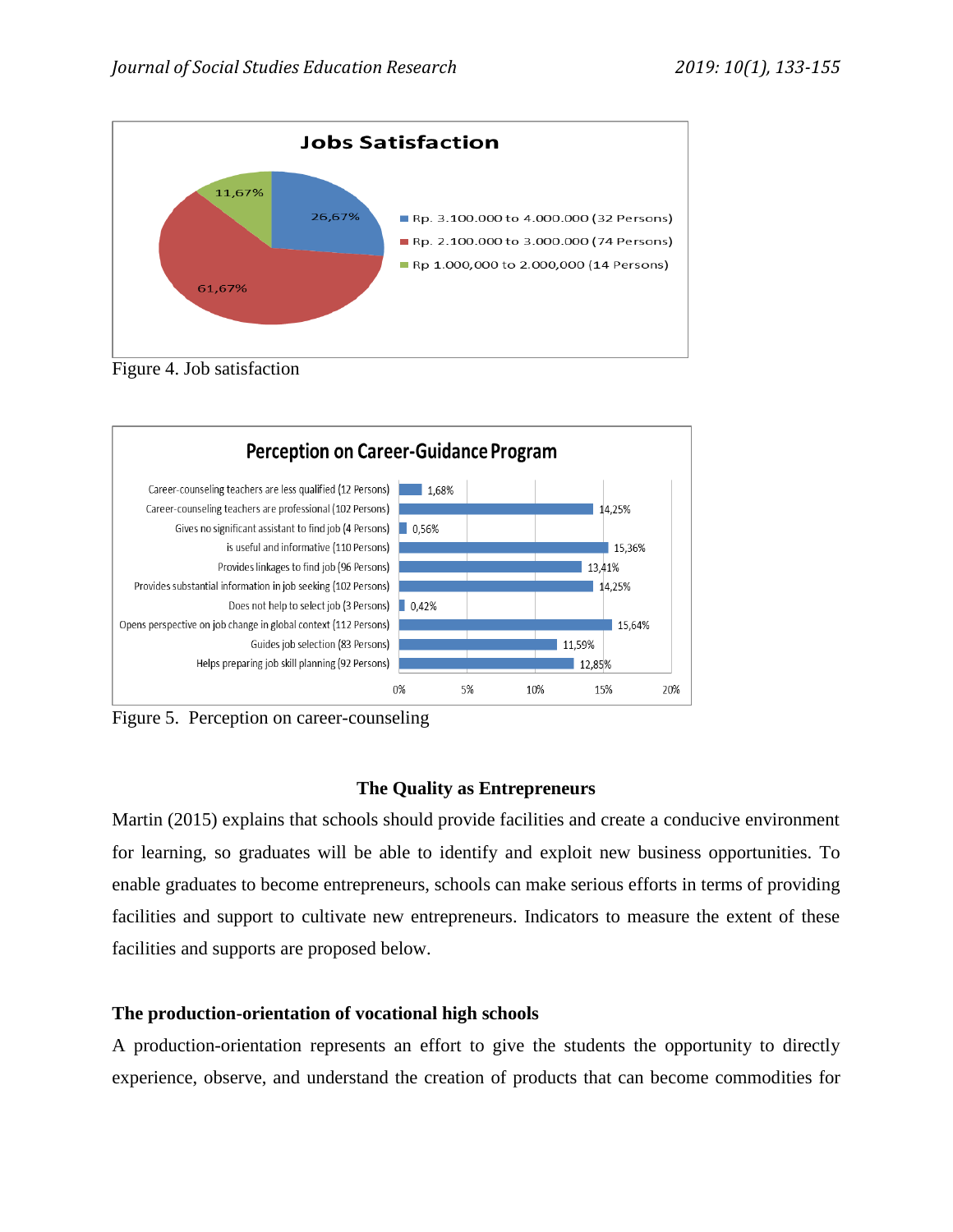supporting a business. Schools often ask students to manage production units and the subsequent marketing, and this has impacted attitudes and self-motivation, as well as increased the awareness that vocational high schools graduates do not necessarily become employees.

Support from the community affects the industrial practices through which products can be sold. Vocational high schools, for their part, cultivate entrepreneurship skills in their students. This can be a first step in which students can experience producing their own products, which could be saleable and have economic values. This can then motivate students to produce new and better version of these products. Instructional programs that result in final products as saleable commodities has therefore become a way to create new entrepreneurs.

Schools can also provide entrepreneurial coaching through workshops, maintenance services, and repair. Entrepreneurship is the science and arts of managing human resources and natural resources in order to create added value as a benefit. Therefore, such coaching is a first step in students acknowledging and improving their own management skills. Students are then expected to change their attitudes, going from believing they cannot become entrepreneurs to embracing the possibility. This process is taught to students from the first year, it and supports the habits of the students.

Facilities need to be adequate for production activities, so they are important tools in the entrepreneurial-learning process. Loyal customers and marketing networks and showrooms also bring attention to the schools. Again, these are considered integral parts of entrepreneurship education and its efforts to create new entrepreneurs. Students' experiences in performing transactions with customers are not replicated in the employees of a company. To students, the experience is two-fold: being an employee and being the owner of a production unit. Their experiences as employees are valuable for developing skills in their relevant working fields, while their experiences as owners of a production unit can teach them competencies like undertaking a cost & benefit analysis. The ability to predict profits and losses can be learned through such rich experiences, but it is difficult to teach in classes. Production units therefore offer this experience to ensure the opportunity is not lost. This study showed that most of the vocational high schools in Pasuruan had not yet acquired loyal customers, sustainable networks, and product showrooms yet.

Marketing, business legalities, and production unit management determine the success of a business. Marketing is part of a company's management, so it is taught by vocational high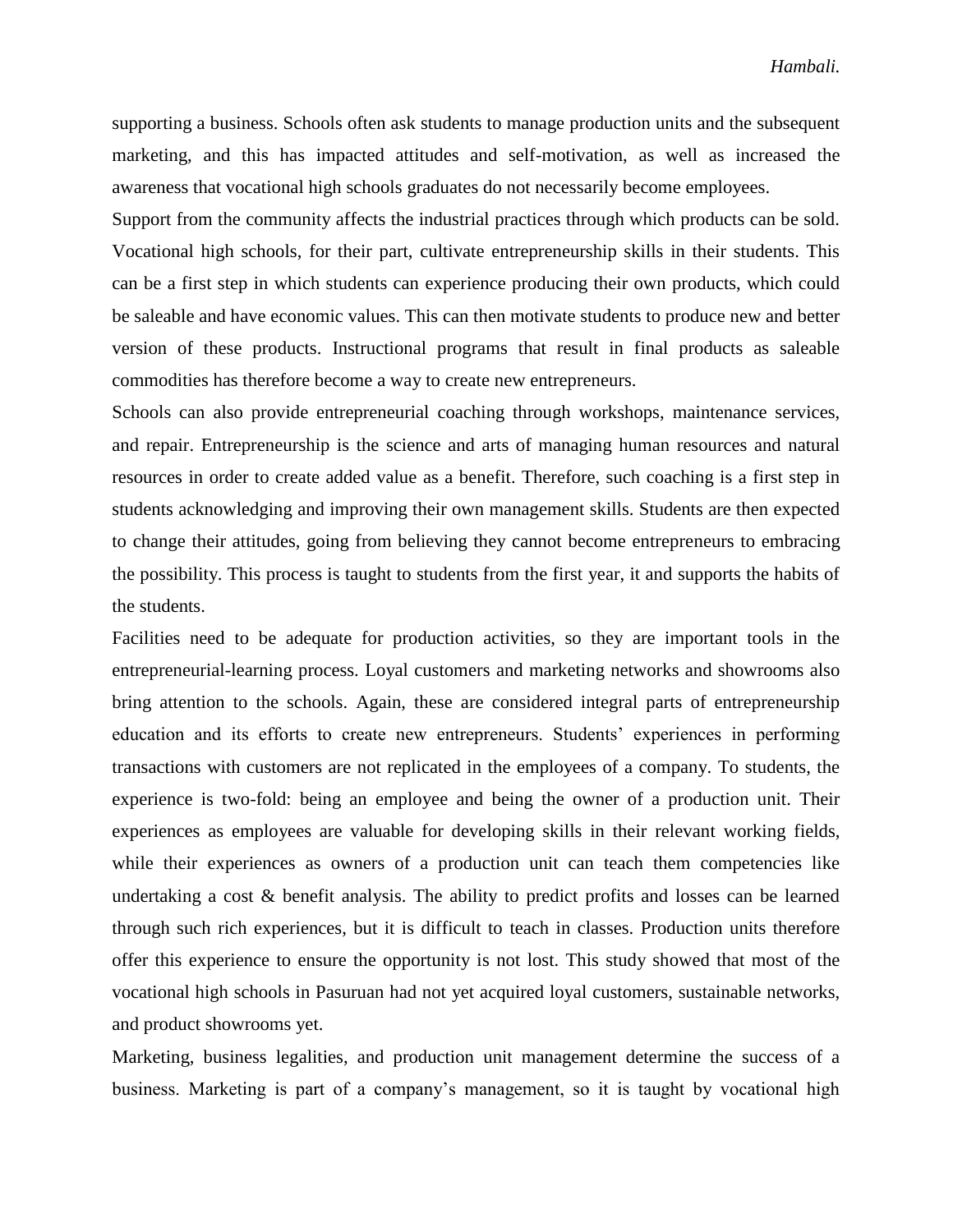schools as part of the learning process to prepare graduates for entrepreneurial competency. In this case, entrepreneurs need both easy and difficult experiences. Schools also need to provide special staff to promote their goods and services to customers. This study reveals that promotional efforts and marketing activities for the products of production units have not been adequate. Schools only conduct this limitedly in the form of exhibitions and special events, and even this is not done continuously. Promotional efforts have been integrated into efforts to teach children to experience the real world through suitable experiences. There tends to be insufficient exposure of students to promotional activities and customer relations, and this is an indicator of ineffective entrepreneurial learning. In other words, the entrepreneurial education is sub-optimal.

#### **Schools efforts to ensure product quality through a quality assurance process**

In offering students experience, schools can involve students in working for real businesses managed by the school itself. Directing students to certain business practices is therefore very important. To develop entrepreneurial character and the ability to work according to their skills, entrepreneurs with social sensitivity need to motivate students through their education (Toch  $\&$ Phi, 2015). Product quality is one consideration that determines the success of marketing and promotional efforts. The need to maintain and assure quality is met by consciously developing a quality assurance system as a part of professional management. Schools encouraging students to experience entrepreneurial learning therefore need to teach about quality assurance.

Research data shows that from the sampled schools, only 20% performed quality assurance, and even then, it was only done for a handful of products. This is the backdrop for graduates who are expected to be industry-ready. Quality management must be introduced to students at school, especially with regard to processes and techniques for quality management, because quality matters to consumers.

#### **Graduate quality that is relevant to the current market needs**

Schools' curriculums play a central role in developing entrepreneurial skills. This can steer students toward starting businesses and give them the skills to succeed in their future lives (Hebert & Bass, 2015). Being qualified should mean being better than others (smarter, more skilled, more competent, stronger, determined, etc.) with 2) a winning attitude. Programs and offerings developed for vocational high school education in Pasuruan, East Java, Indonesia were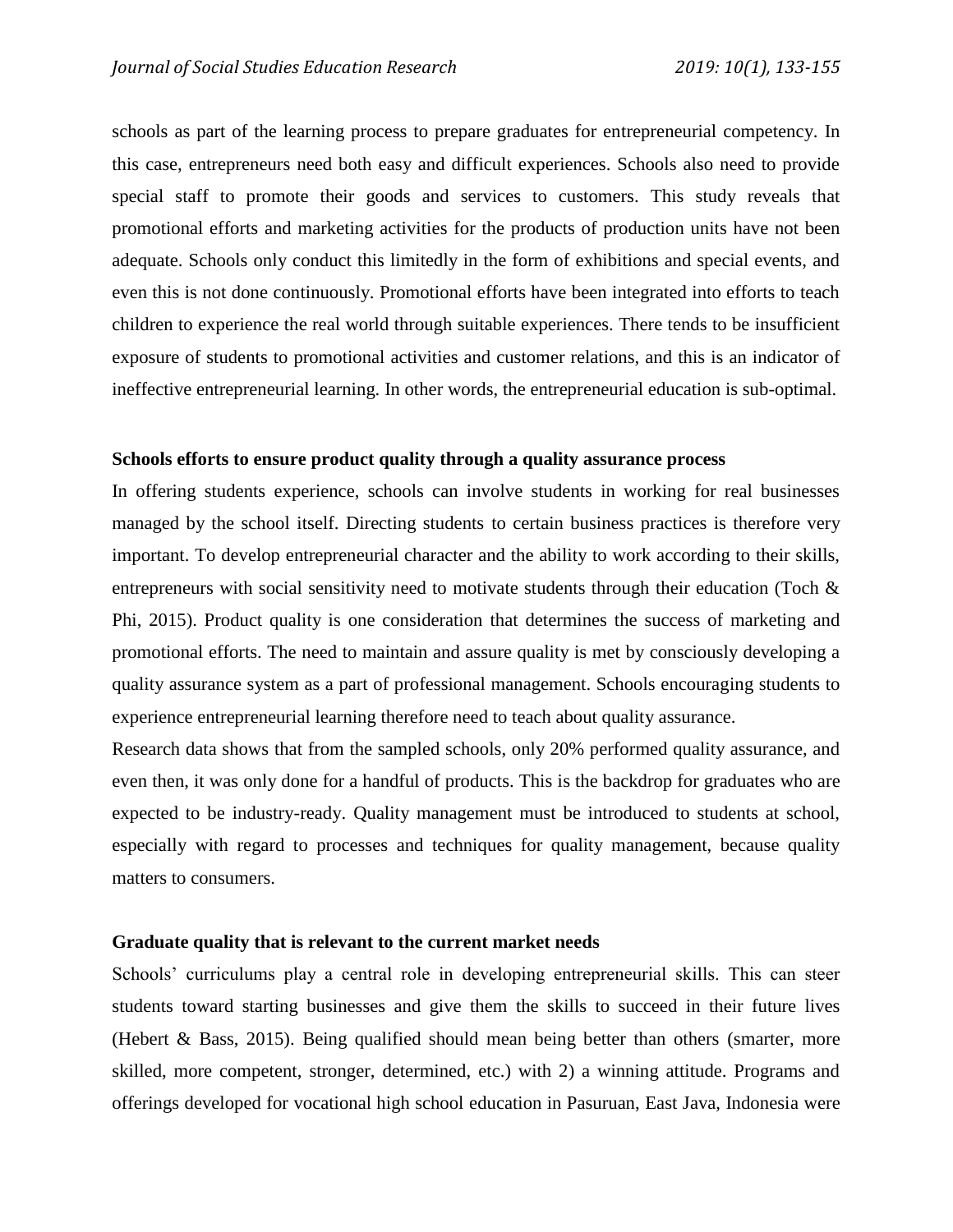considered qualified if they were superior to others. The creation of graduates that are relevant to the industrial needs was measured according to the following indicators:

- a curriculum oriented toward the interests of industry;
- the relevance of a vocational high school curriculum to the workforce needs of industry;
- human resource management, including for the teachers and technicians of vocational high schools, that is relevant to industry's interests;
- the development of vocational high school facilities that are relevant to industry's interests;
- the commitment of school principals to production units that support industry;
- policy support for production units that are relevant to industry;
- support from industry for the products of vocational high schools, such as by outsourcing to school production units; and
- an instructional syllabus that is up to date and aligned with the needs of industries.

The research data reveals that school's actions do not suit these indicators, so the delivery of their offerings needs to be done more optimally. In general, the support for the vision and mission and the schools' objectives toward the growth of the manufacturing industry has been adequate. Most of the sample schools have genuinely supported the growth of the manufacturing industry. It turns out that the orientation of the vocational high schools' curriculums toward industry, the relevance of these curriculums to industry's workforce needs, and the development of teachers and technician that are relevant to industry needs have all been adequate.

Some sample schools expressed that their curriculums accommodated industry's needs and were relevant to industry's workforce requirements, as well as that they developed teacher and technicians suitable for industry's needs. Most of the sample schools also revealed that their facilities were relevant to industry needs, but the school principals' commitment to production units that are relevant to industry's needs have not been oriented towards products. Looking at vocational fields, the schools need to focus their attention toward product and services. Most schools felt that policy support for production units was relevant to industry's needs, while industry support for production units (e.g., outsourcing to school production units) has not been adequate and limitedly implemented. However, the instructional syllabus was always kept up to date was delivered in line with the needs of industry. Half of the sample schools said they had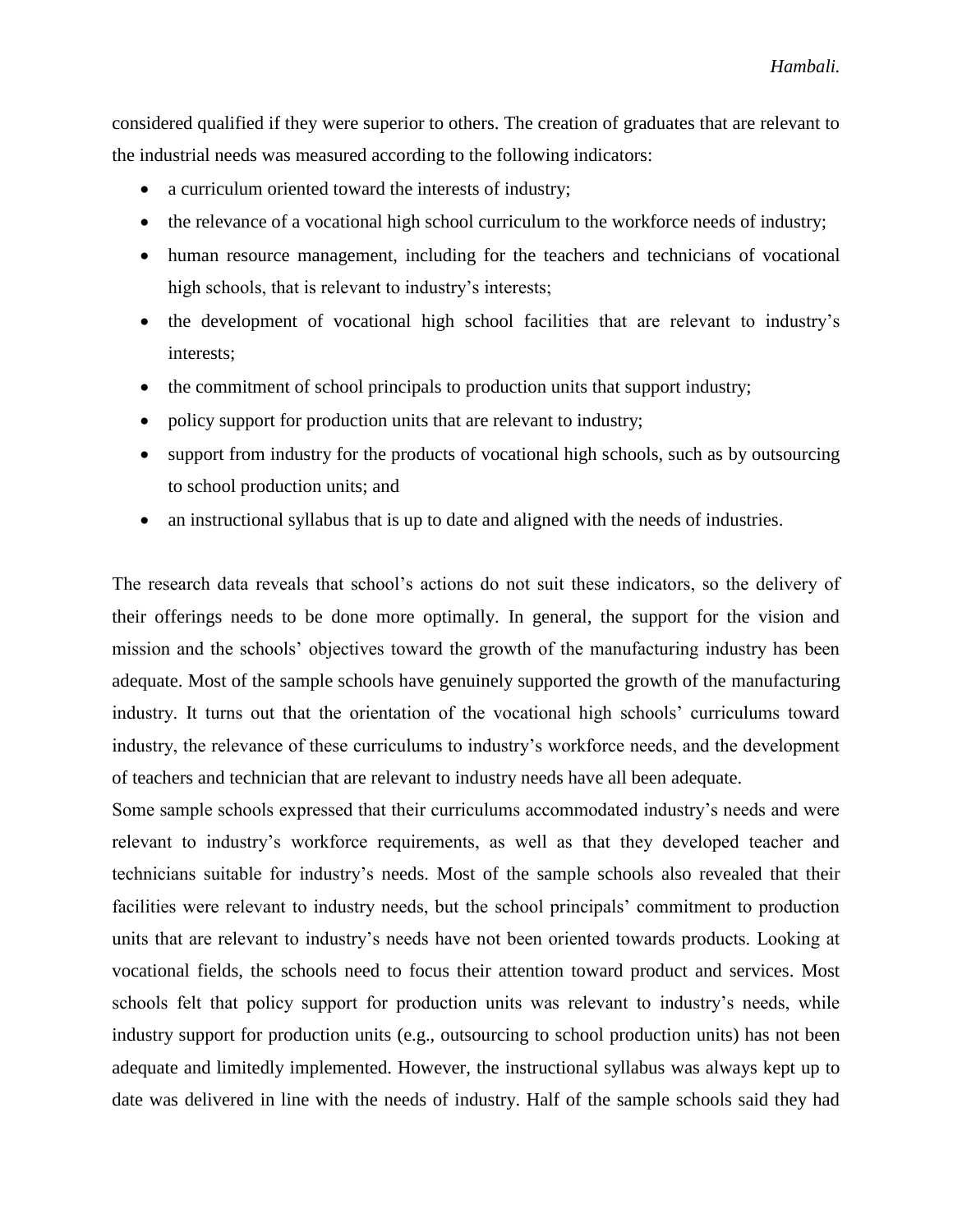identified graduates working in informal sectors, such as working in small workshops or working independently to develop a business in their spare time. This statistical survey and subsequent identification has been considered very important.

#### **Partnership systems and strategies to connect with workforce stakeholders**

To implement a curriculum to help students to become entrepreneurs, schools need to design it to foster success in more than just business (Hebert& Bass, 2015). A partnership system is one way to profit from a suitable and responsible commitment. This has been developed with the aim of developing new, qualified human resources with suitable competencies to meet the needs of industry. Vocational high schools must therefore strive to produce suitably qualified graduates. Such partnerships include: (1) partnerships for learning needed skills, (2) partnerships involving special personnel from both schools and industry, (3) partnerships in providing products, goods, and services made by schools for industry, and (4) mutual partnerships for *experiential learning*.

These partnerships include several indicators: (a) the availability of special staff in vocational high schools to solicit orders from industries and communities, (b) the school's efforts to work with industrial partners, and (c) the collection of data for vocational high school graduates working in industrial sectors.

Half of the sample schools did have special staff to seek orders from industry and communities. They engaged in partnerships with companies to produce parts for industrial work. The other half had not yet done this, however. When looking at the importance of such special staff, schools can involve school committee members. Some 70% of the schools had not yet been successful in forming industrial partnerships to work for several industrial tasks. Only 30% of them had successfully formed such partnerships, despite its great importance (Mihaela & Cristina, 2015).

The research data revealed that most of the sample schools had not developed loyal customers for their production outputs, networks for selling production units, and showrooms in which to promote and sell their products and services. This implies that these schools have not considered production units as a major part of the school system and an organic element that is just as important as other instructional components.

The schools formed policies by providing non-teaching staff to form industrial unit groups; identifying the relevance and regional potency, as well as areas of expertise owned by the schools for formulating relevant production units; and following up this identification with an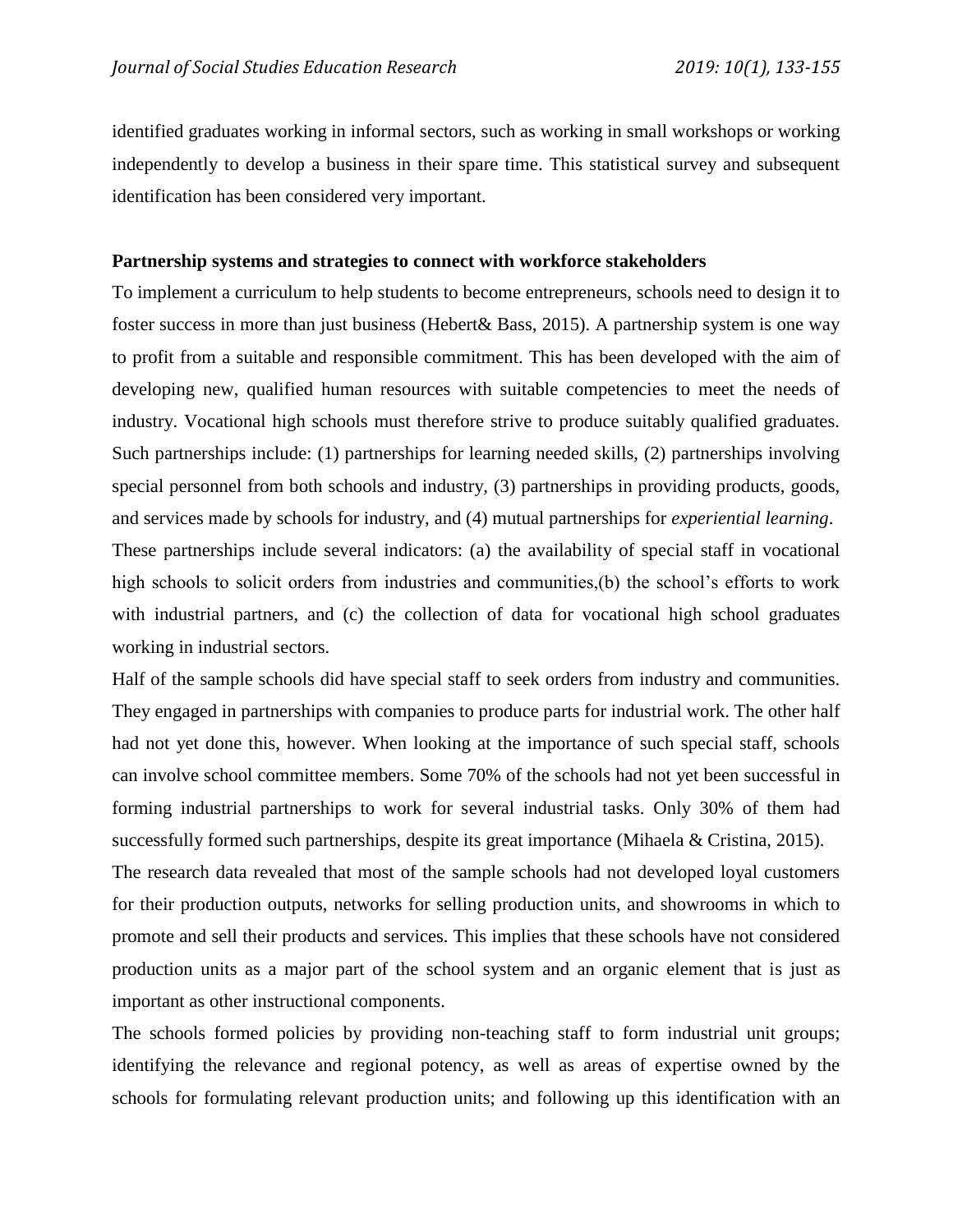organizational development of production unit management and wider management practices under the responsibility and supervision of the principal.

The promotional efforts of the schools for production output have not been adequate. Schools conducted promotion incidentally through exhibitions and other one-off events that did not allow continuous marketing. Promotion is another integral skill that can be learned through suitable experience. Unfortunately, the lack of learning opportunities for product promotion shows that the entrepreneurial learning process is suboptimal.

Policies that could be developed by the schools could include delegating a vice-principal and teachers from guidance and counselling to focus more on promotional management for the schools' goods and services in order to foster adequate skills and competences. This can be determined in official policy by asking the government's education department to force schools to formulate special organic units for promotion activities. Parents can also be invited to become involved in school promotion programs (Yusoff, Zainol & Ibrahim (2015).

Most of the sample schools expressed that their policy support for production units that are relevant to industry, as well as industry's support for their production units (e.g., outsourcing to school production units),has not been adequate. As mentioned earlier, only half of the schools collected data on their graduates who were working in both formal and informal sectors. Vocational high schools therefore need strategy for data collection through an ongoing relationship with graduates and their parents. The status of graduates is sometimes difficult to trace through formal industry channels, but it can be monitored through direct links to graduates and their parents. This means that schools should create networks with parents as the source of the graduates. Based on the previous analysis, 70% of schools have not yet engaged in partnerships with industry to manage their production and services. The government's trade and industry and employments departments should therefore formulate policies to encourage industry and vocational high schools to form mutually beneficial relations.

#### **Conclusion, Limitation and Implications**

Our study has identified three areas of findings: attainments of vocational school graduates in labor market, quality of entrepreneurs and partnership system and strategies designed by careerguidance programs to bridge students' outcomes and labor market. Our findings confirm that students' attainment in labor market is categorized as successful indicated by three indicators.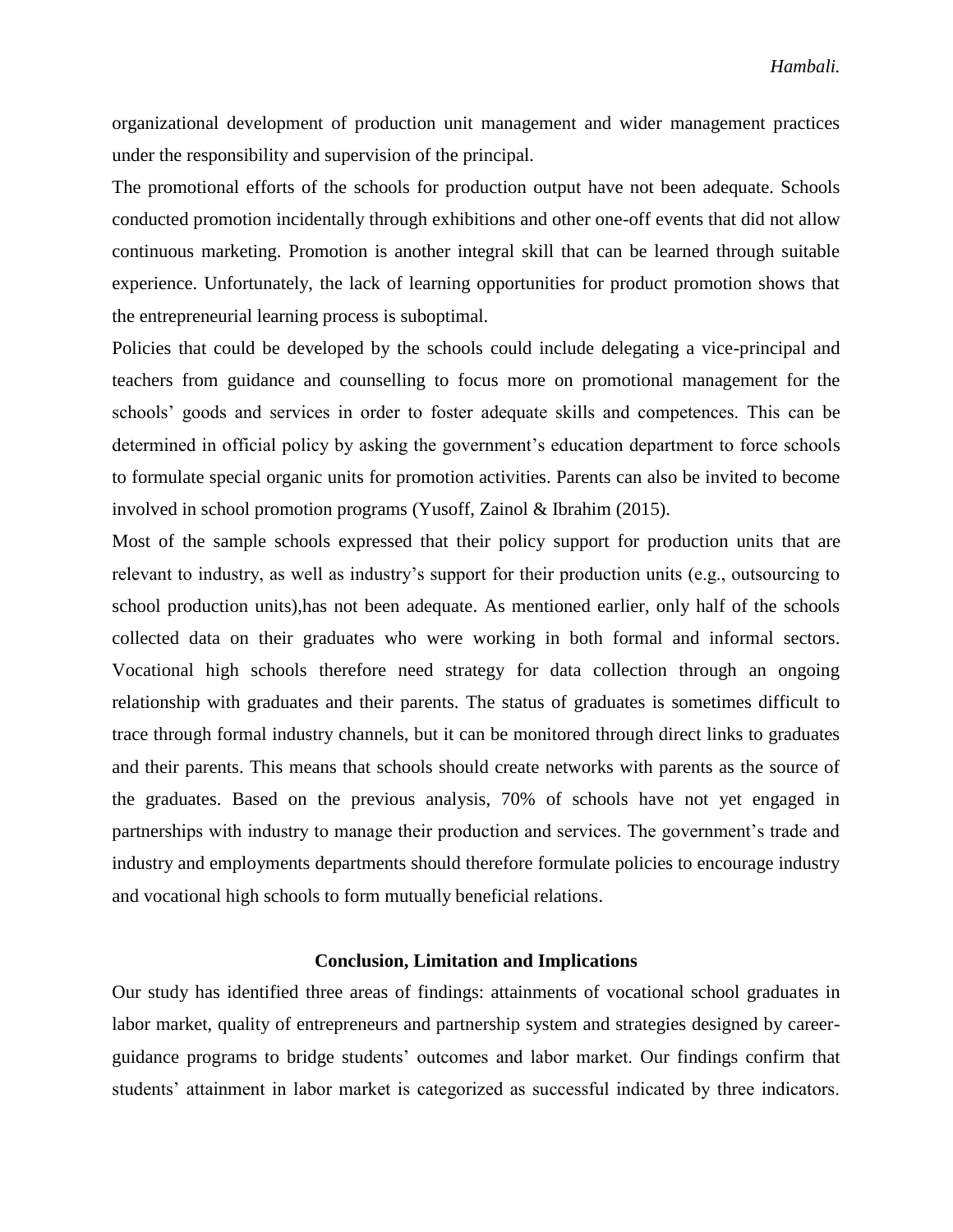Students have worked in 12 different sectors, no low standard competence is identified, and most of their salary is satisfied, all indicate the successful program of the school and career-guidance.

In terms of school endeavors on product sale, however, the results has not been fulfilled. We can conclude that most of the sample schools have not built up loyal customer bases for its production outputs, created marketing networks for their products, or set up showrooms in which to sell their products. The promotional efforts undertaken by schools for their production outputs have also been inadequate, with them conducting only limited promotion through exhibitions and other time-limited events, so there is no continuous effort. Only 20% of schools conducted quality assurance, with some only focusing this on selected products. This is unsuitable for schools trying to create graduates that are equipped to join the workforce. The efforts made by the schools to develop entrepreneurial skills have suited the expected indicators, however. In their implementations, it was discovered that there were many factors influencing the effectiveness of a school's efforts. In general, the support of the schools' vision, mission, and objectives for the growth of manufacturing industries already exists. Indeed, most of the schools supported growth in the manufacturing industry. They also keep their curriculums aligned with industrial interests. Most of the sample schools have not gained sufficient support from industry for production, such as by outsourcing to the production units of vocational high schools. However, they have provided up-to-date instructional syllabuses that cater to industrial needs. Half of the sample schools also had specialized staff to seek orders from industry and communities and develop partnerships with industry for elements of industrial work. The presence of such specialized staff is very important, and to achieve this, schools can involve their committees in enlarging their partnership programs.

This study has limitation in terms that exploration on the career-guidance has is limited to focus on its program. Schools should provide specialized staff to seek orders from industry and communities, including offering them their production outputs. These schools are also advised to recruit industry technicians to work as school instructors, as well as be agents for building networks and partnerships between their schools and industry. Schools should continue to seek industrial partnerships oriented to both products and services.

It is suggested that the government develop minimum criteria, through laws or regulations, for how schools manage their production aspects, especially for physical products, because most schools focus more on services. The government could also look at providing Standard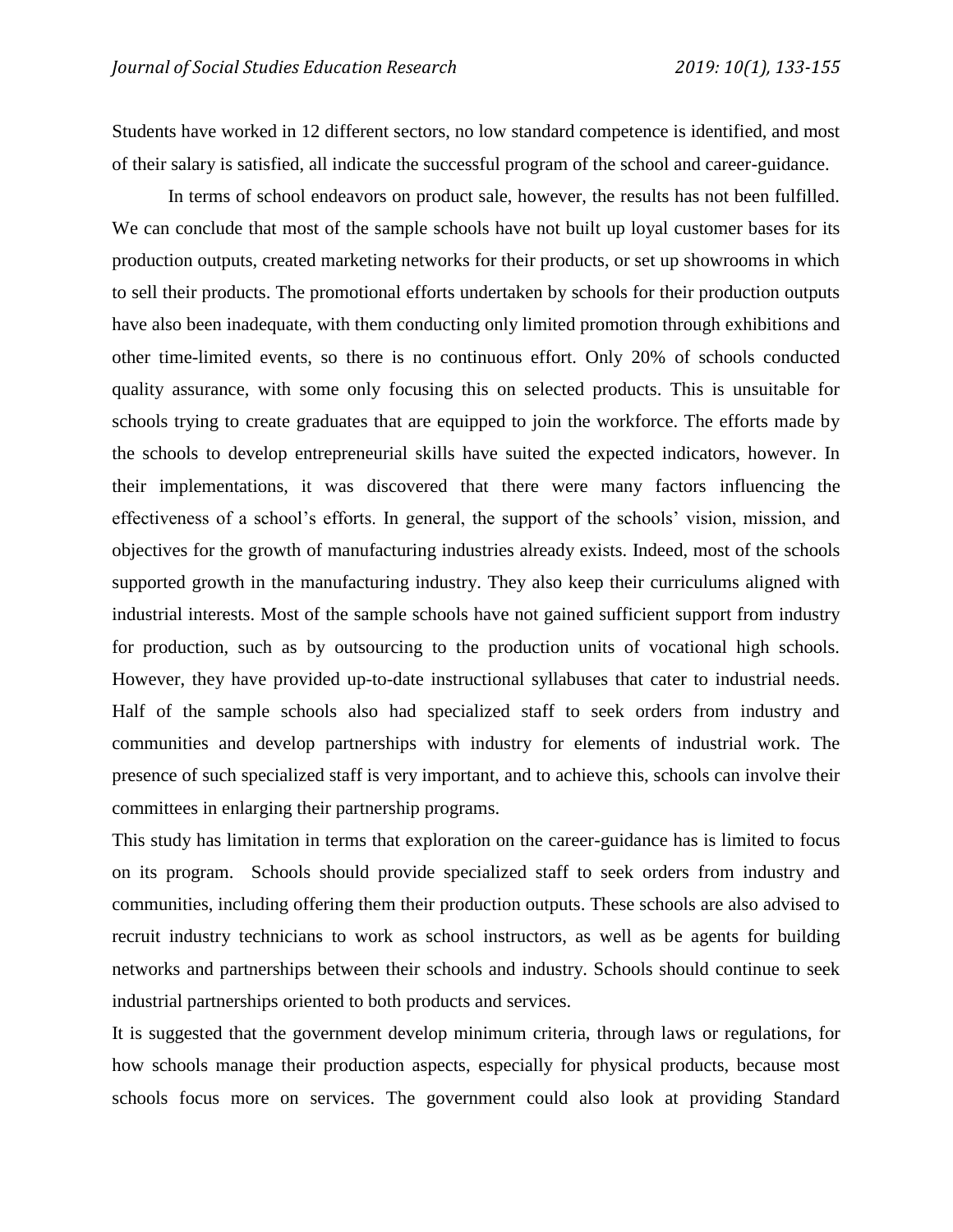Operating Procedures for schools to conduct graduate-tracking studies. In line with this, industries could look at providing data for tracking graduates whom they have recruited. Schools are advised to provide opportunities for graduates to independently engage in their own entrepreneurial ventures, and they should also develop their teachers to enhance the relevancy of their competencies.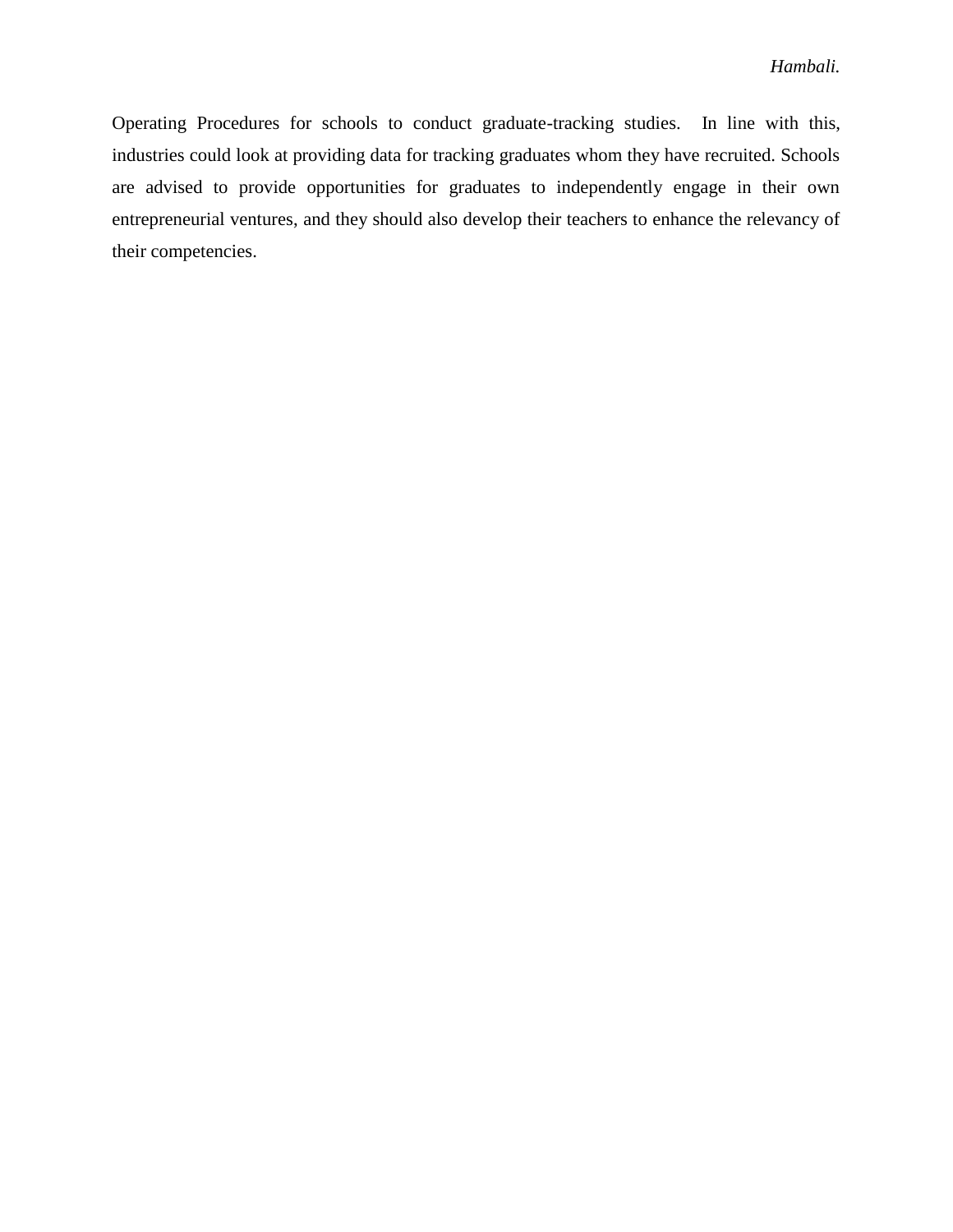#### **References**

AGR, Association of Graduate Recruiters. (2007). *Graduate recruitment survey*. Wikipedia.

- Ali, Lynda, and Graham, Barbara. (1996). *The counselling approach to careers guidance*, New York: Routledge.
- Anindo, I., Mugambi, M., & Matula, D. (2016). Training Equipment and Acquisition of Employable Skills by Trainees in Public Technical and Vocational Education and Training Institutions in Nairobi County, Kenya. *Training*, *3*(4), 103-110.
- Arshad, Muhammad. (2018). Impact of career counseling & vocational guidance on employment in TVET sector. *International Journal of Human Resource Studies*, 8(1), 274-289. doi:10.5296/ijhrs.v8i1.12554
- Bakar, R., Islam, M. A., Lee, J. (2015). Entrepreneurship Education: Experiences in Selected Countries*. International Education Studies,* 8(1), 88–99.
- Billett, S. (2014). The standing of vocational education: Sources of its societal esteem and implications for its enactment. *Journal of Vocational Education & Training*, 66 (1), 1–21.
- Bosch, G., & Charest, J. (2008). Vocational training and the labour market in liberal and coordinated economies. *Industrial Relations Journal*, 39 (5), 428–447.
- Brockmann, M., Clarke, L., & Winch, C. (2008). Knowledge, skills, competence: European divergences in vocational education and training (VET)—the English, German and Dutch cases. *Oxford review of education*, 34 (5), 547–567.
- Cournoyer, Louis; Fournier, Geneviève; Masdonati, Jonas. (2017). Going back-to-school in vocational education and training: Introduction. *International Journal for Research in Vocational Education and Training*. 4(3),196-205. URN: urn:nbn:de:0111-pedocs-151290.
- Eichhorst, W., Rodríguez-Planas, N., Schmidl, R., & Zimmermann, K. F. (2012). *A roadmap to vocational education and training systems around the world*. Bonn, Germany: Institute of Labor Economics (IZA).

Gardner., H. (2006). *Five Minds for the Future.* Boston, MA: Harvard Business School Press.

Gati, I. (2013). Advances in career decision making. In Walsh, W. B. (Ed.),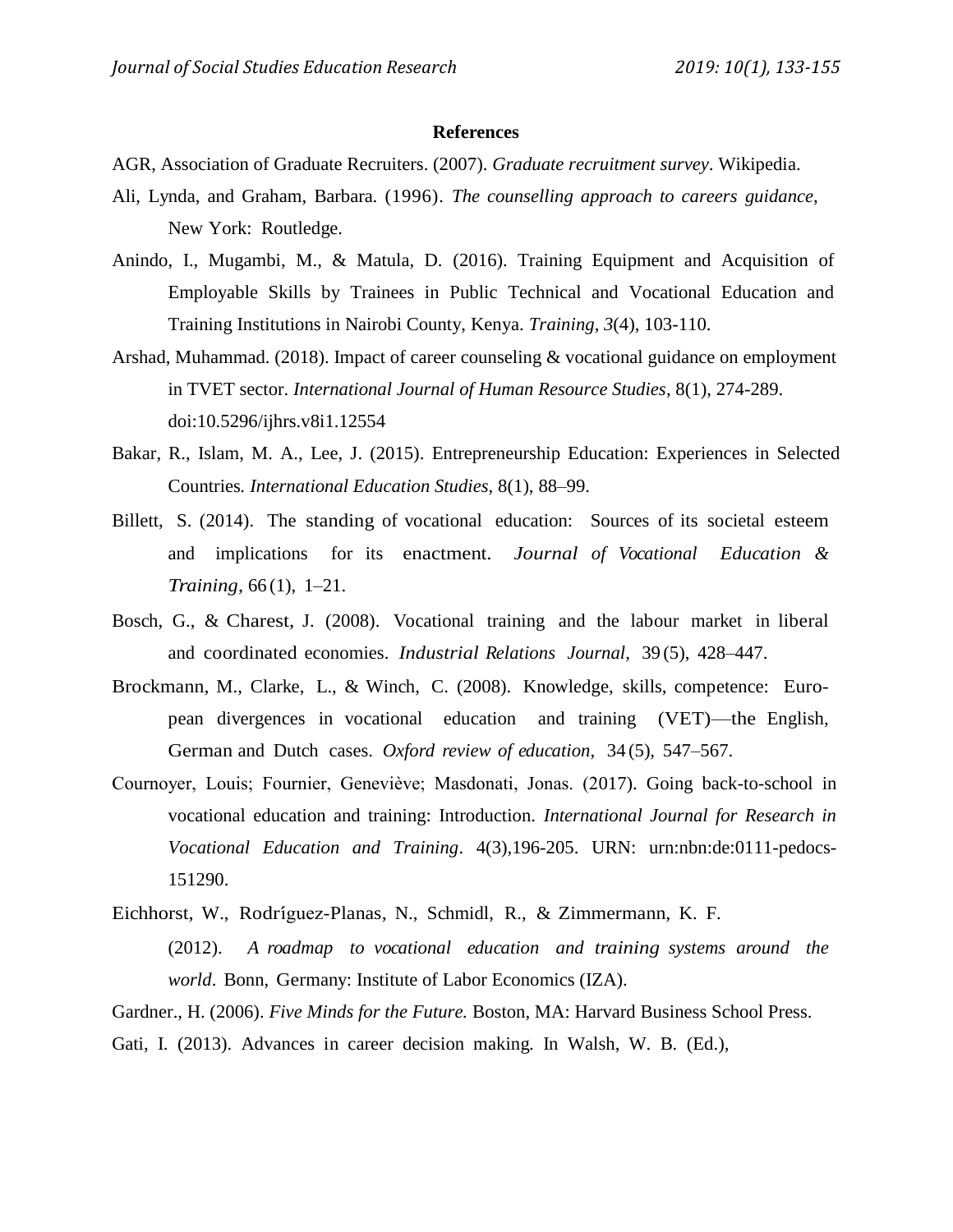Savickas, M. L. (Ed.), & Hartung, P (Ed.), *Handbook of vocational psychology: Theory, research, and practice.* London: Routledge. Retrieved from [https://books.google.com/books?isbn=1136500006.](https://books.google.com/books?isbn=1136500006)

- Gati, I., Krausz, M., & Osipow, S. H. (1996). A taxonomy of difficulties in career decision-making. *Journal of Counseling Psychology, 43*, 510-526.
- Getachew, A., & Gobena, D. (2016). "Career Development among Undergraduate Students of Madda Walabu University, South East Ethiopia". *Journal of Student Affairs in Africa, 4*(2), 25-37.
- Gysbers, Norman. (2008). Career guidance and counseling in primary and secondary educational settings in Athanasou, James A., Van Esbroeck, Raoul, *International handbook of Career Guidance*, New York: Springer,
- Gothard, Bill, Mignot, Phil, Offer, Marcus, and Ruff, Melvyn. (2001). Careers Guidance in Context, London: Sage Publications.
- Hebert, F.J., Bass, K. E. (2015). Personality Types of Entrepreneurs and Business Students: Implications for Management Education. *International Education Studies, 8*(1), 121-132.
- Ibrahim, W.N.A., Ab. Bakar, R., Asimiran, S., Mohamed, S. & Zakaria, N. S. (2015). Impact of Entrepreneurship Education on the Entrepreneurial Intentions of Students in Technical and Vocational Education and Training Institutions (TVET) in Malaysia. *International Education Studies, 8* (12), 141–156.
- Kok, J. K., & Low, S. K. (2017). Proposing a collaborative approach for school counseling. *International Journal of School & Educational Psychology*, *5*(4), 1-9. <https://doi.org/10.1080/21683603.2016.1234986>
- Lemme, B.H. (2006). *Development in adulthood* (4<sup>th</sup> ed). Boston: Pearson Education, Inc.
- Juntunen, C. L., & Bailey, T.-K. M. (2014). Training and employment services for adult workers. In D. L. Blustein (Ed.), *The Oxford handbook of the psychology of working* (pp. 292–310). New York, NY: Oxford University Press.
- Marilyn, C. (2008). Understanding and managing employability in changing career contexts. *Journal of European Industrial Training*, *32*(1), 258-284.
- Martin, R.A. (2015). Ten Steps to Career Development Education Success: Using Community Resources. *International Education Studies, 1*(8).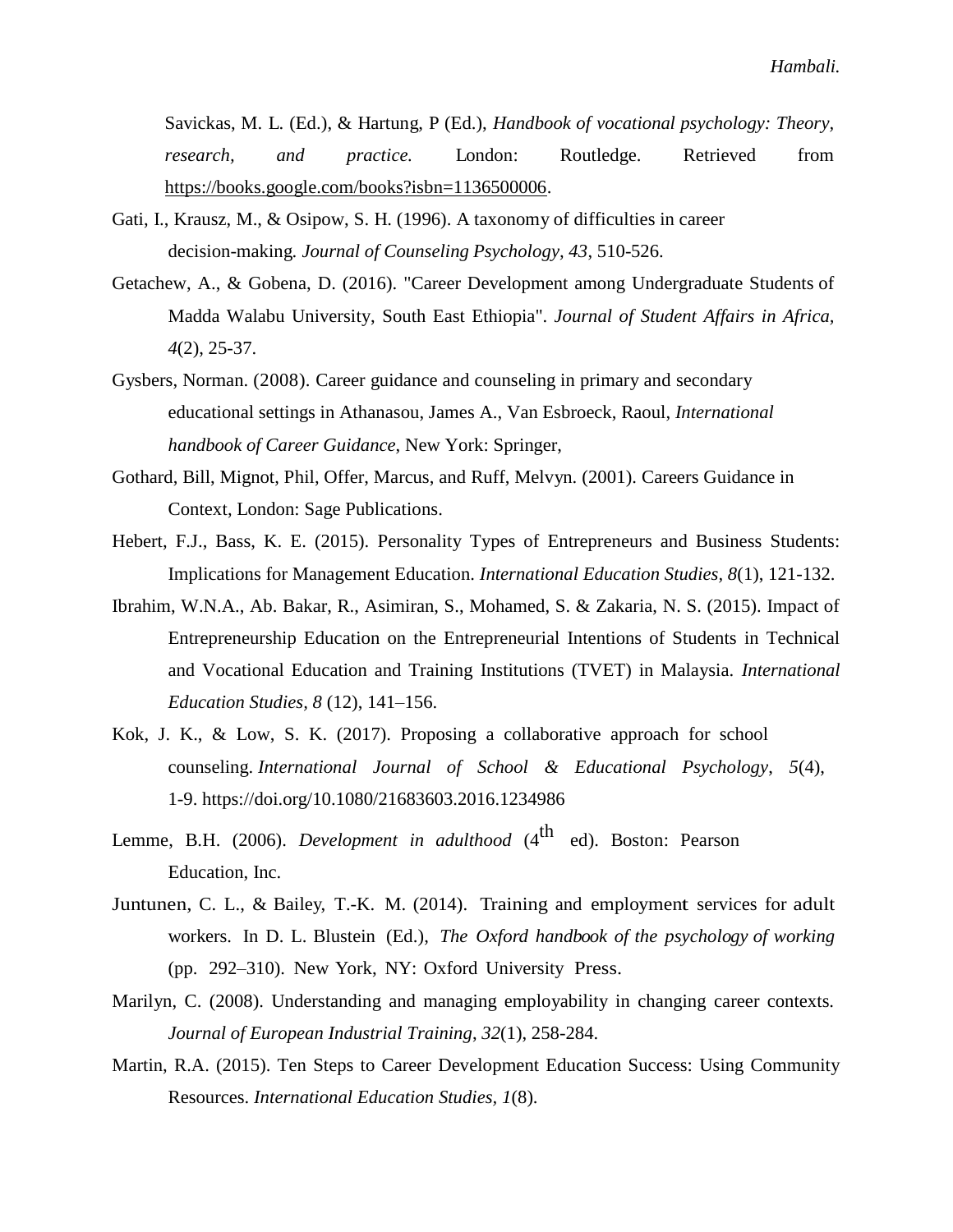- Masdonati, Jinas; Fournier, Geneviewe & Lahrizi, Z. Imane. (2017). The reasons behind a career change through vocational education and training. *International Journal for Research in Vocational Education and Training (JRRVET)*. 4(3), 249-269.
- Mihaela, A. Nita & Cristina, G. Ilie. (2015). A Research on the Educational Counseling and Career Guidance in Romarnia. *European Scientific Journal*. 2(special issue), 28-36.
- Mobley, C., Sharp, J. L., Hammond, C., Withington, C., & Stipanovic, N. (2017). The Influence of Career-Focused Education on Student Career Planning and Development: Comparison of CTE and Non-CTE Students. *Career and Technical Education Research*, *42*(1), 57-75. <https://doi.org/10.5328/cter42.1.57>
- Monika. (2018). The effectiveness of career guidance program for Psychology students. *International Journal of Indonesian Education and Teaching*. 2(2), 195-202. DOI: https://doi.org/10.24071/ijiet.2018.020212
- OECD (2014). *Skills beyond School: Synthesis Report*. Paris, France: OECD Publishing. [doi:10.1787/9789264214682-en](http://dx.doi.org/10.1787/9789264214682-en)
- Santilli, S., Marcionetti, J., Rochat, S., Rossier, J., & Nota, L. (2017). Career adaptability, hope, optimism, and life satisfaction in Italian and Swiss adolescents. *Journal of Career Development*, *44*(1), 62[-76. https://doi.org/10.1177/0894845316633793](https://doi.org/10.1177/0894845316633793)
- Seung, N. (2014). Relationship between TVET System and Employment. *New Frontiers of Educational Research*, *9*(1), 109-125.
- Soenarto, S., Amin, M., & Kumaidi, K. (2017). An evaluation of vocational high schools in Indonesia: A comparison between four-year and three-year programs. *REiD (Research and Evaluation in Education), 3*(2), 106[-113.](http://dx.doi.org/10.21831/reid.v3i2.17077)  [doi:http://dx.doi.org/10.21831/reid.v3i2.17077](http://dx.doi.org/10.21831/reid.v3i2.17077)
- St' Fergal College. (2018). Career Guidance. Available online on [http://www.stfergalscollege.com/school-information/career-gudance/.](http://www.stfergalscollege.com/school-information/career-gudance/) Retrieved on 4 January, 2019.
- Stettiner. C.F., Formigoni. A., Filho. M.P.R, de Camargo. M.O. & Moia. R.P. (2015). Teachers' Entrepreneurial Profile: Case Study*. International Education Studies, 8* (12), 1–12.
- Toch, T. & Phi D. K.. (2015). Education Entrepreneurs on the Potomac. *International Education Studies,(1)*8, 121-132.